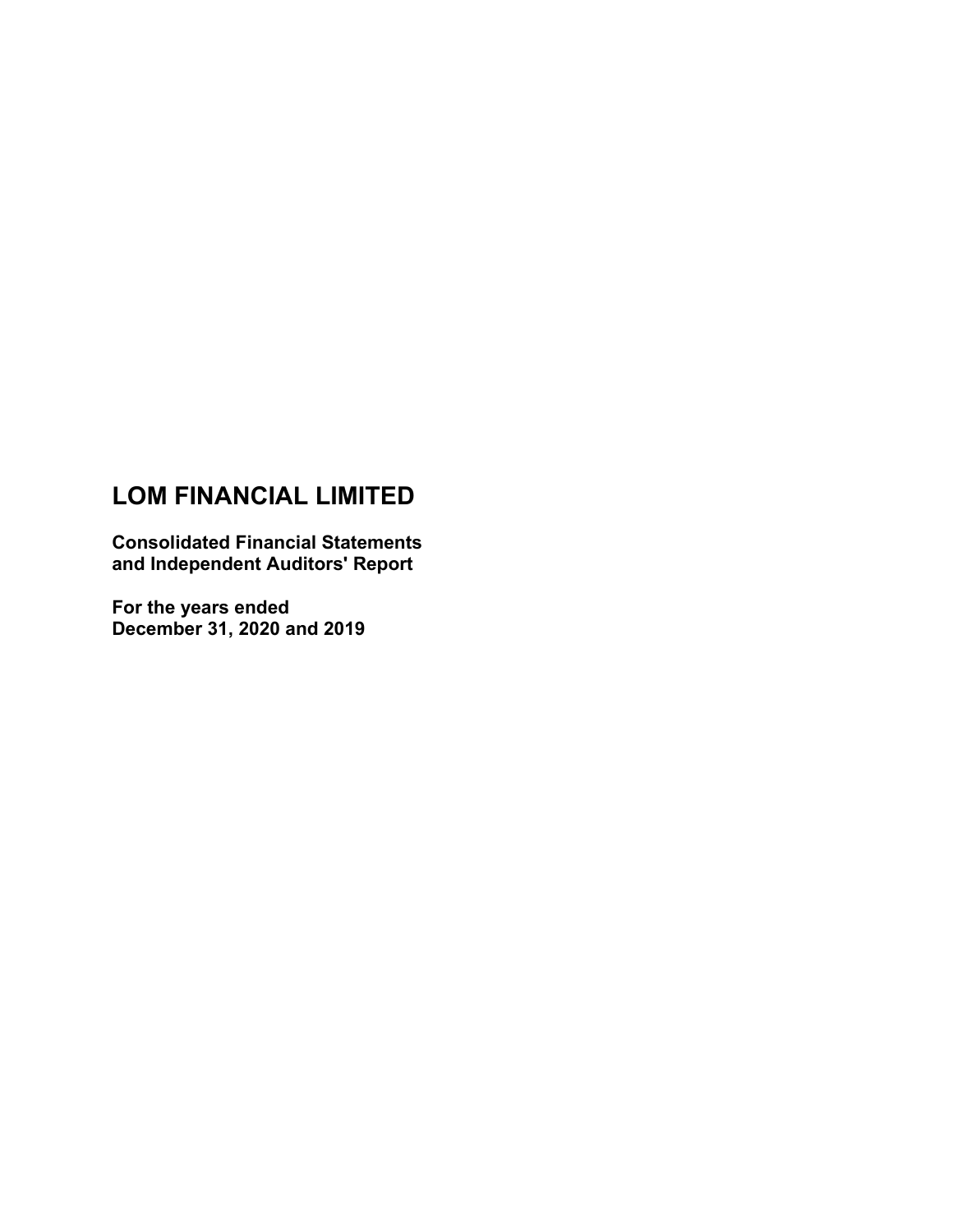# Deloitte.

Deloitte Ltd. Corner House 20 Parliament Street P.O. Box HM 1556 Hamilton HM FX Bermuda

Tel: + 1 (441) 292 1500 Fax: + 1 (441) 292 0961 www.deloitte.com

#### **INDEPENDENT AUDITORS' REPORT**

Board of Directors and Shareholders of LOM Financial Limited:

We have audited the accompanying consolidated financial statements of LOM Financial Limited and its subsidiaries (the "Company"), which comprise the consolidated balance sheets as of December 31, 2020 and 2019, and the related consolidated statements of operations, changes in shareholders' equity, and cash flows for the years then ended, and the related notes to the consolidated financial statements.

#### **Management's Responsibility for the Consolidated Financial Statements**

Management is responsible for the preparation and fair presentation of these consolidated financial statements in accordance with accounting principles generally accepted in the United States of America; this includes the design, implementation, and maintenance of internal control relevant to the preparation and fair presentation of consolidated financial statements that are free from material misstatement, whether due to fraud or error.

#### **Auditors' Responsibility**

Our responsibility is to express an opinion on these consolidated financial statements based on our audits. We conducted our audits in accordance with auditing standards generally accepted in the United States of America. Those standards require that we plan and perform the audit to obtain reasonable assurance about whether the consolidated financial statements are free from material misstatement.

An audit involves performing procedures to obtain audit evidence about the amounts and disclosures in the consolidated financial statements. The procedures selected depend on the auditor's judgment, including the assessment of the risks of material misstatement of the consolidated financial statements, whether due to fraud or error. In making those risk assessments, the auditor considers internal control relevant to the Company's preparation and fair presentation of the consolidated financial statements in order to design audit procedures that are appropriate in the circumstances, but not for the purpose of expressing an opinion on the effectiveness of the Company's internal control. Accordingly, we express no such opinion. An audit also includes evaluating the appropriateness of accounting policies used and the reasonableness of significant accounting estimates made by management, as well as evaluating the overall presentation of the consolidated financial statements.

We believe that the audit evidence we have obtained is sufficient and appropriate to provide a basis for our audit opinion.

#### **Opinion**

In our opinion, the consolidated financial statements referred to above present fairly, in all material respects, the financial position of LOM Financial Limited and its subsidiaries as of December 31, 2020 and 2019, and the results of their operations and their cash flows for the years then ended in accordance with accounting principles generally accepted in the United States of America.

Deloitte refers to one or more of Deloitte Touche Tohmatsu Limited ("DTTL"), its global network of member firms, and their related entities (collectively, the "Deloitte organization"). DTTL (also referred to as "Deloitte Global") and each of its member firms and related entities are legally separate and independent entities, which cannot obligate or bind each other in respect of third parties. DTTL and each DTTL member firm and related entity is liable only for its own acts and omissions, and not those of each other. DTTL does not provide services to clients. Please see www.deloitte.com/about to learn more. Deloitte Ltd. is an affiliate of DCB Holding Ltd., a member firm of Deloitte Touche Tohmatsu Limited.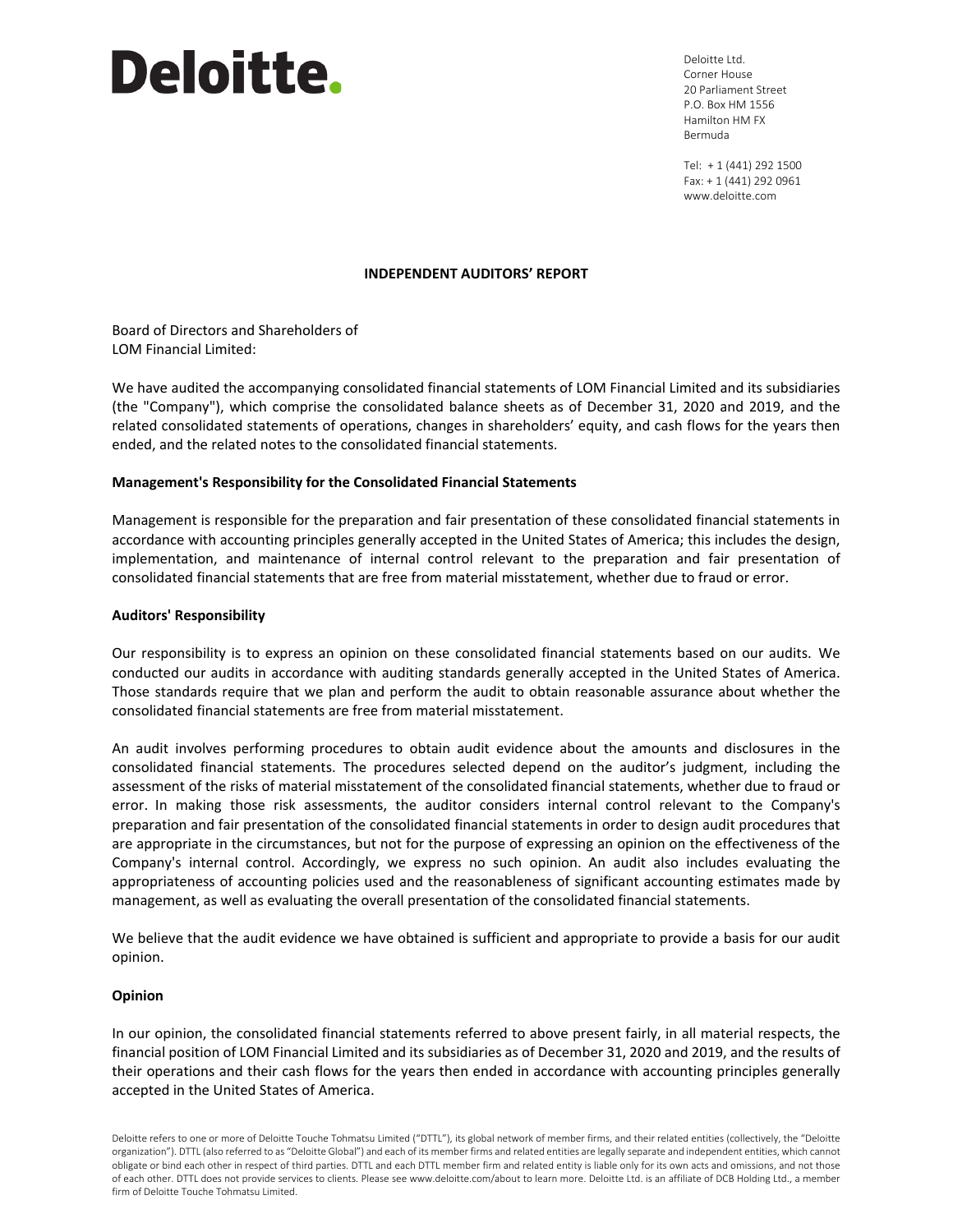#### **Report on Supplementary Information**

Our audits were conducted for the purpose of forming an opinion on the financial statements as a whole. The supplementary information contained in the five-year comparison table in Note 16 is presented for the purpose of additional analysis and is not a required part of the financial statements. This supplementary information is the responsibility of the Company's management and was derived from and relates directly to the underlying accounting and other records used to prepare the financial statements. Such information has been subjected to the auditing procedures applied in our audits of the financial statements and certain additional procedures, including comparing and reconciling such information directly to the underlying accounting and other records used to prepare the financial statements or to the financial statements themselves, and other additional procedures in accordance with auditing standards generally accepted in the United States of America. In our opinion, such information is fairly stated in all material respects in relation to the financial statements as a whole.

Duboite Ltd.

April 26, 2021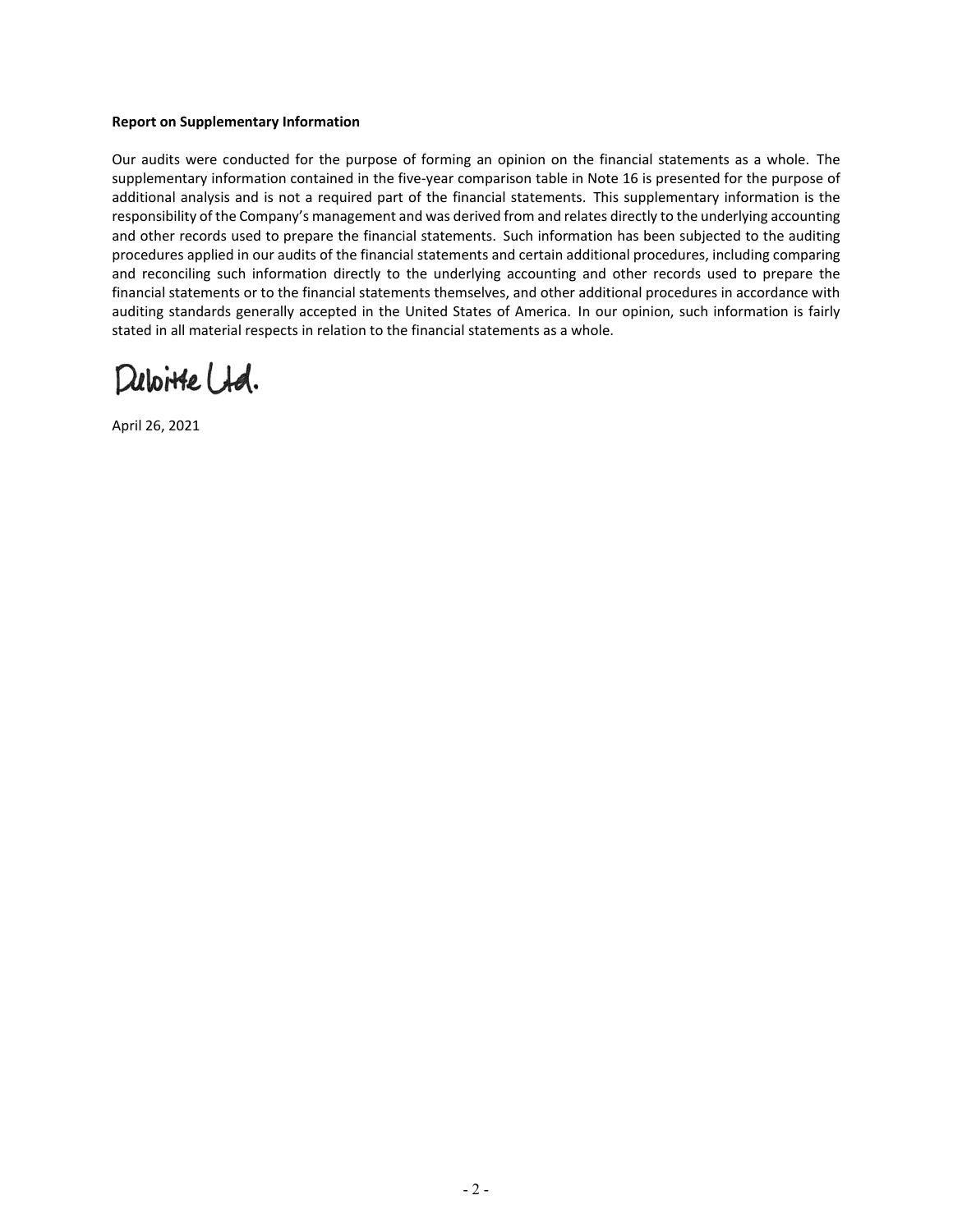# LOM FINANCIAL LIMITED **CONSOLIDATED BALANCE SHEETS** as of December 31, 2020 and 2019 (expressed in U.S. Dollars)

|                                                                                                                                                        | 2020            |              | 2019         |
|--------------------------------------------------------------------------------------------------------------------------------------------------------|-----------------|--------------|--------------|
| <b>ASSETS</b>                                                                                                                                          |                 |              |              |
| Cash and cash equivalents                                                                                                                              | \$<br>8,491,542 | $\mathbb{S}$ | 5,059,652    |
| Restricted cash                                                                                                                                        | 220,000         |              | 220,000      |
| Securities owned, at fair value (cost: 2020 - \$4,100,903;                                                                                             |                 |              |              |
| 2019 - \$4,472,016) (Note 3)                                                                                                                           | 5,466,674       |              | 4,963,062    |
| Accounts receivable (Note 2)                                                                                                                           | 844,751         |              | 861,699      |
| Due from related parties                                                                                                                               | 46,181          |              | 44,146       |
| Prepaid expenses and other assets                                                                                                                      | 431,405         |              | 311,758      |
| Equity investment in affiliate (Note 4)                                                                                                                | 1,606,396       |              | 1,394,656    |
| Property and equipment, net (Note 5)                                                                                                                   | 8,168,006       |              | 8,522,266    |
| Deferred Tax Asset                                                                                                                                     | 22,423          |              | 54,770       |
| <b>TOTAL ASSETS</b>                                                                                                                                    | \$25,297,378    | $\mathbb{S}$ | 21,432,009   |
| <b>LIABILITIES</b>                                                                                                                                     |                 |              |              |
| Accounts payable and accrued liabilities<br>Securities sold short, at fair value (proceeds: 2020 - \$4,277,                                            | \$<br>747,748   | $\mathbb{S}$ | 722,032      |
| 2019 - \$16,875) (Note 3)                                                                                                                              | 4,277           |              | 16,875       |
| Bank loan (Note 10)                                                                                                                                    | 237,500         |              | 327,500      |
| <b>TOTAL LIABILITIES</b>                                                                                                                               | 989,525         |              | 1,066,407    |
| SHAREHOLDERS' EQUITY<br>Common shares, par value \$0.10 per share; 20,000,000<br>shares authorized, and $5,203,698$ ; (2019 - 5,491,628) shares issued |                 |              |              |
| and outstanding (Note 6)                                                                                                                               | 520,370         |              | 549,163      |
| Additional paid-in capital                                                                                                                             | 866,907         |              | 1,637,264    |
| Retained earnings                                                                                                                                      | 22,920,576      |              | 18,179,175   |
| TOTAL SHAREHOLDERS' EQUITY                                                                                                                             | 24,307,853      |              | 20,365,602   |
| TOTAL LIABILITIES AND SHAREHOLDERS' EQUITY                                                                                                             | \$25,297,378    |              | \$21,432,009 |
|                                                                                                                                                        |                 |              |              |

The accompanying notes are an integral part of these consolidated financial statements.

Approved by the Board of Directors:

 $\Lambda$ .

**Qirector** 

Director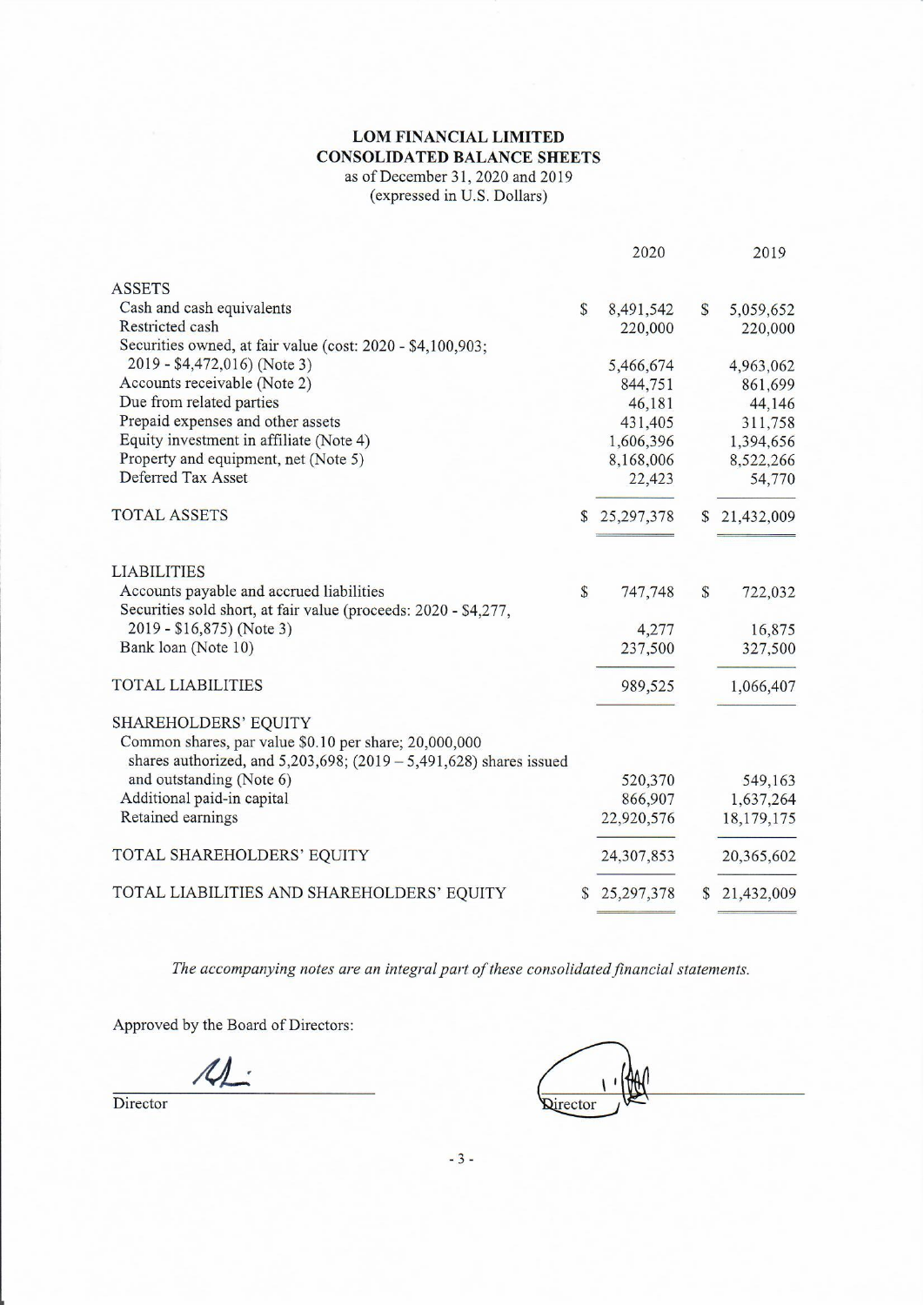# **LOM FINANCIAL LIMITED CONSOLIDATED STATEMENTS OF OPERATIONS**

for the years ended December 31, 2020 and 2019

(expressed in U.S. Dollars)

|                                                                   | 2020             | 2019             |
|-------------------------------------------------------------------|------------------|------------------|
| <b>REVENUES</b>                                                   |                  |                  |
| Broking fee income                                                | \$<br>6,424,273  | \$<br>3,845,118  |
| Management and investment advisory fees including related         |                  |                  |
| party management fees of \$2,464,070 (2019 - \$2,435,682)         | 5,546,378        | 5,418,864        |
| Net interest income, net of interest expense of \$182,168 (2019 - |                  |                  |
| \$158,640)                                                        | 831,555          | 1,654,961        |
| Rental income, including related party rent of \$212,750 (2019 -  |                  |                  |
| \$264,392)                                                        | 581,676          | 756,812          |
| Other income                                                      | 421,223          | 431,200          |
| Income from equity investment in affiliate                        | 211,740          | 250,966          |
| Foreign exchange income, net                                      | 579,663          | 501,541          |
| Net trading gains/(losses) on securities owned                    | 2,801,210        | (87, 847)        |
| Corporate finance income                                          | 48,578           | 83,009           |
| Administration and custody fees                                   | 161,437          | 124,637          |
| <b>TOTAL REVENUES</b>                                             | \$<br>17,607,733 | \$<br>12,979,261 |
|                                                                   |                  |                  |
| <b>OPERATING EXPENSES</b>                                         |                  |                  |
| Employee compensation and benefits                                | \$<br>4,304,902  | 4,190,774        |
| Commissions and referral fees                                     | 4,447,220        | 3,570,088        |
| Computer and information services                                 | 675,073          | 636,554          |
| Depreciation of property and equipment (Note 5)                   | 417,861          | 415,204          |
| Jitney fees                                                       | 826,037          | 520,837          |
| Professional fees                                                 | 725,739          | 624,582          |
| Occupancy                                                         | 799,681          | 811,855          |
| Administration                                                    | 276,502          | 625,186          |
| Insurance                                                         | 213,108          | 200,398          |
| Custodial charges                                                 | 248,128          | 208,888          |
| Mortgage interest                                                 | 15,416           | 35,451           |
| Net foreign exchange transaction (gains)                          | (169,903)        | (66, 476)        |
| TOTAL OPERATING EXPENSES                                          | 12,779,764       | 11,773,341       |
| NET INCOME BEFORE TAX                                             | 4,827,969        | 1,205,920        |
| Income tax (expense)/benefit                                      | (32, 347)        | 54,770           |
|                                                                   |                  |                  |
| NET INCOME AFTER TAX                                              | \$<br>4,795,622  | \$<br>1,260,690  |
| NET INCOME PER COMMON SHARE                                       |                  |                  |
| Basic and diluted                                                 | \$<br>0.90       | \$<br>0.22       |
| WEIGHTED AVERAGE COMMON SHARES OUTSTANDING:                       |                  |                  |
| Basic and diluted                                                 | 5,436,115        | 5,714,885        |

*The accompanying notes are an integral part of these consolidated financial statements.*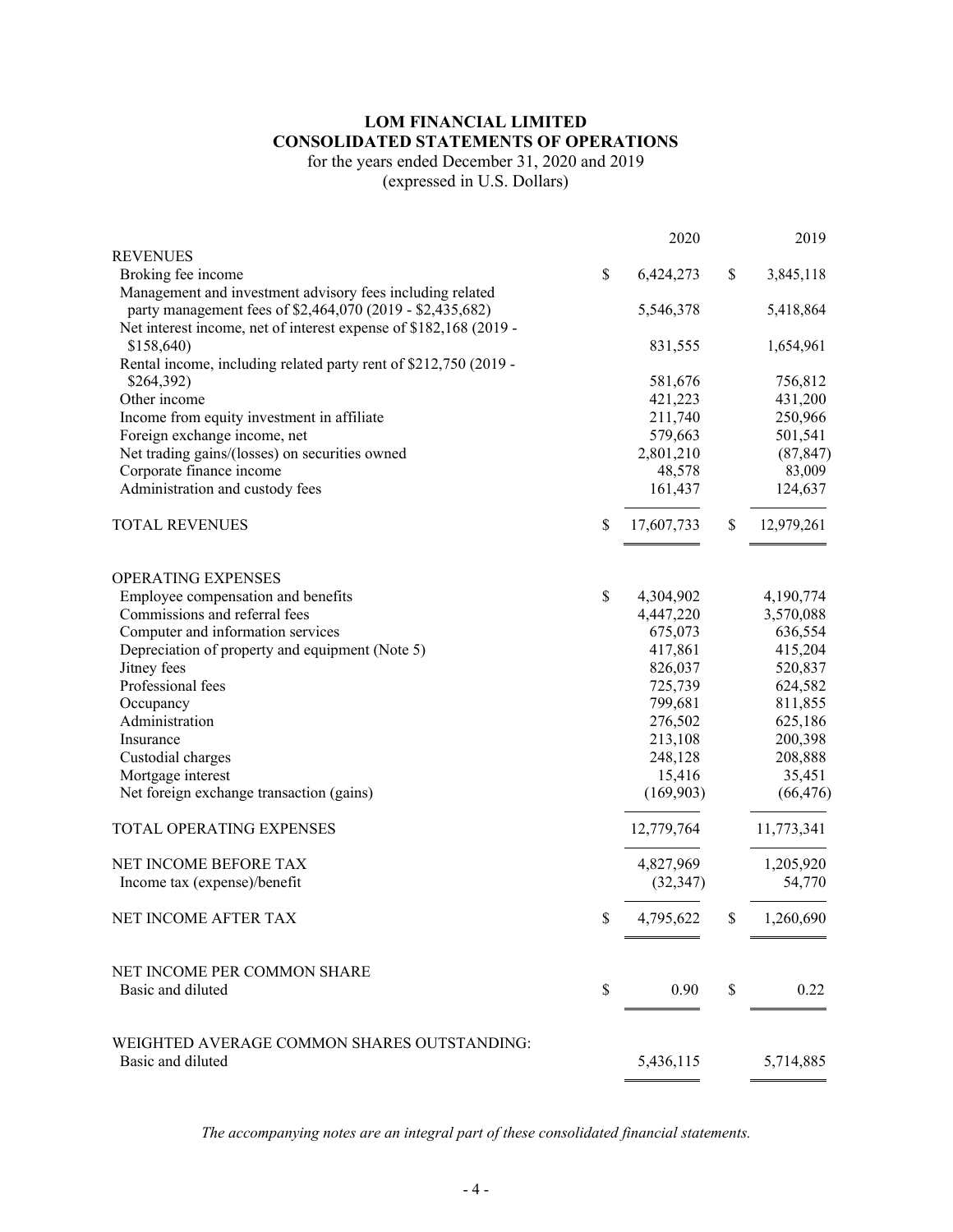# **LOM FINANCIAL LIMITED CONSOLIDATED STATEMENTS OF CHANGES IN SHAREHOLDERS' EQUITY**

for the years ended December 31, 2020 and 2019 (expressed in U.S. Dollars)

|                                            |                         |     |                  | Additional         |                      |              |             |
|--------------------------------------------|-------------------------|-----|------------------|--------------------|----------------------|--------------|-------------|
|                                            | Common<br><b>Shares</b> |     | Share<br>Capital | Paid-in<br>Capital | Retained<br>Earnings |              | Total       |
| Balance-December 31, 2018                  | 5,887,278               | \$  | 588,728          | \$<br>2,694,505    | \$16,977,212         | <sup>S</sup> | 20,260,445  |
| Net income                                 |                         |     |                  |                    | 1,260,690            |              | 1,260,690   |
| Repurchase and retirement of common shares | (395, 650)              |     | (39, 565)        | (1,057,241)        |                      |              | (1,096,806) |
| Dividend                                   |                         |     |                  |                    | (58, 727)            |              | (58, 727)   |
| Balance - December 31, 2019                | 5,491,628               |     | 549,163          | 1,637,264          | 18,179,175           |              | 20,365,602  |
| Net income                                 |                         |     |                  |                    | 4,795,622            |              | 4,795,622   |
| Repurchase and retirement of common shares | (287,930)               |     | (28, 793)        | (770, 357)         |                      |              | (799, 150)  |
| Dividend                                   |                         |     |                  |                    | (54,221)             |              | (54,221)    |
| Balance-December 31, 2020                  | 5,203,698               | \$. | 520,370          | \$<br>866,907      | \$22,920,576         | S.           | 24,307,853  |

*The accompanying notes are an integral part of these consolidated financial statements.*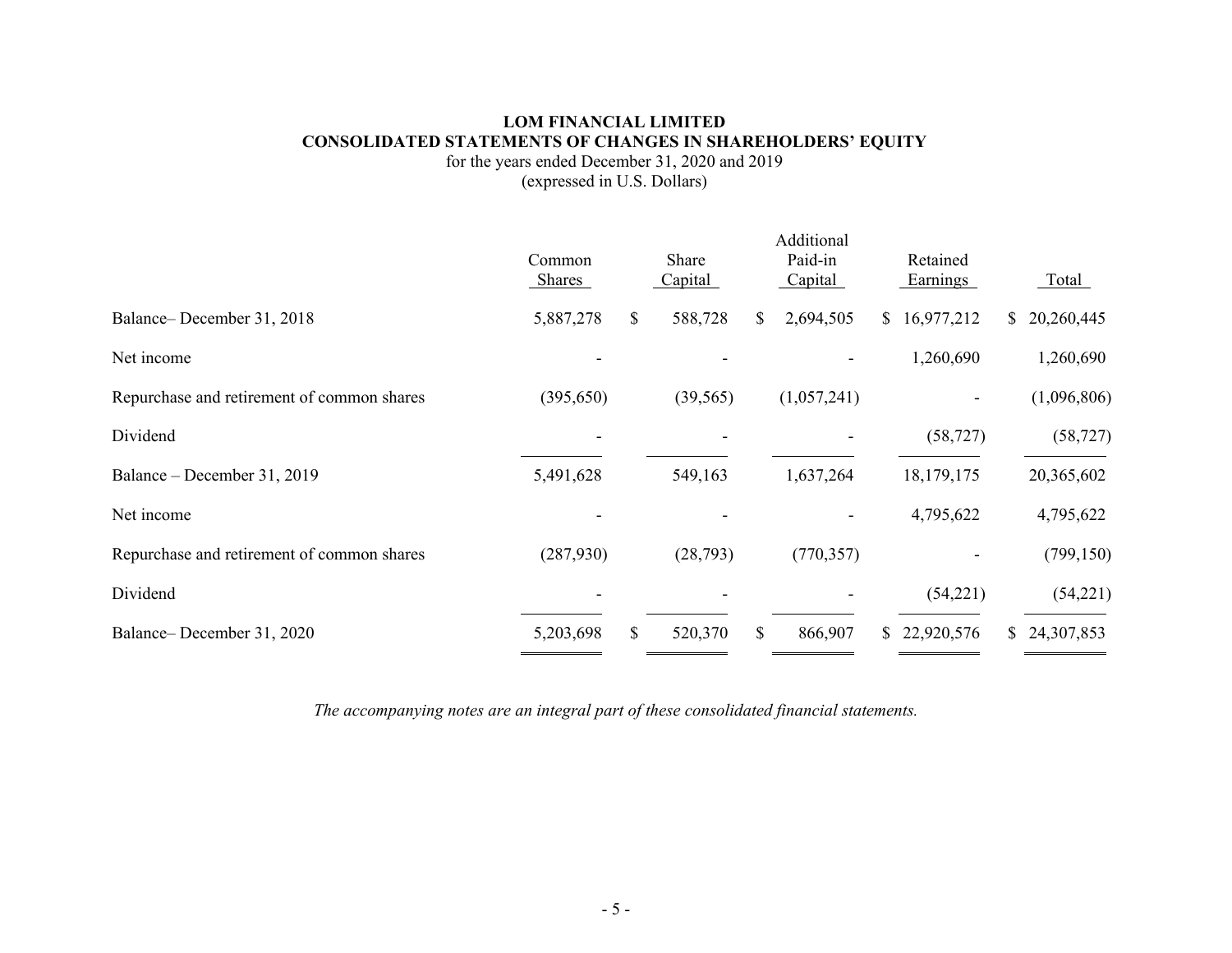# **LOM FINANCIAL LIMITED CONSOLIDATED STATEMENTS OF CASH FLOWS**

for the years ended December 31, 2020 and 2019

(expressed in U.S. Dollars)

|                                                                                                                               |              | 2020       | 2019              |
|-------------------------------------------------------------------------------------------------------------------------------|--------------|------------|-------------------|
| CASH FLOWS FROM OPERATING ACTIVITIES                                                                                          |              |            |                   |
| Net income                                                                                                                    | $\mathbb{S}$ | 4,795,622  | \$<br>1,260,690   |
| Adjustments to reconcile net income to net cash                                                                               |              |            |                   |
| provided by operating activities:                                                                                             |              |            |                   |
| Depreciation of property and equipment                                                                                        |              | 417,861    | 415,204           |
| Income from equity investment in affiliate                                                                                    |              | (211,740)  | (250,966)         |
| Dividends received from equity investment in affiliate                                                                        |              |            | 127,750           |
| Profit on disposal of property and equipment                                                                                  |              |            | (563)             |
| Changes in operating assets and liabilities:                                                                                  |              |            |                   |
| Securities owned                                                                                                              |              | (503, 612) | (309, 362)        |
| Accounts receivable                                                                                                           |              | 16,948     | (134, 224)        |
| Due from related parties                                                                                                      |              | (2,035)    | 2,025             |
| Prepaid expenses and other assets                                                                                             |              | (119, 647) | 8,291             |
| Accounts payable and accrued liabilities                                                                                      |              | 25,716     | (73,680)          |
| Securities sold short, at fair value                                                                                          |              | (12, 598)  | (79, 946)         |
| Charge (benefit) for deferred taxes                                                                                           |              | 32,347     | (54,770)          |
| Total adjustments                                                                                                             |              | (356,760)  | (350,241)         |
| NET CASH PROVIDED BY OPERATING ACTIVITIES                                                                                     |              | 4,438,862  | 910,449           |
| CASH FLOWS FROM INVESTING ACTIVITIES:<br>Purchase of property and equipment<br>Proceeds on disposal of property and equipment |              | (63, 601)  | (198, 753)<br>981 |
| NET CASH USED IN INVESTING ACTIVITIES                                                                                         |              | (63, 601)  | (197, 772)        |
| CASH FLOWS FROM FINANCING ACTIVITIES:                                                                                         |              |            |                   |
| Repurchase of common shares                                                                                                   |              | (799, 150) | (1,096,806)       |
| Dividend paid                                                                                                                 |              | (54,221)   | (58, 727)         |
| Bank loan, net of repayments                                                                                                  |              | (90,000)   | (490,000)         |
| NET CASH (USED IN) FINANCING ACTIVITIES                                                                                       |              | (943, 371) | (1,645,533)       |
| NET (INCREASE/(DECREASE) IN CASH AND CASH EQUIVALENTS                                                                         |              | 3,431,890  | (932, 856)        |
| CASH AND CASH EQUIVALENTS, BEGINNING OF YEAR                                                                                  |              | 5,279,652  | 6,212,508         |
| CASH AND CASH EQUIVALENTS, END OF YEAR                                                                                        | \$           | 8,711,542  | \$<br>5,279,652   |
|                                                                                                                               |              |            |                   |

*The accompanying notes are an integral part of these consolidated financial statements.*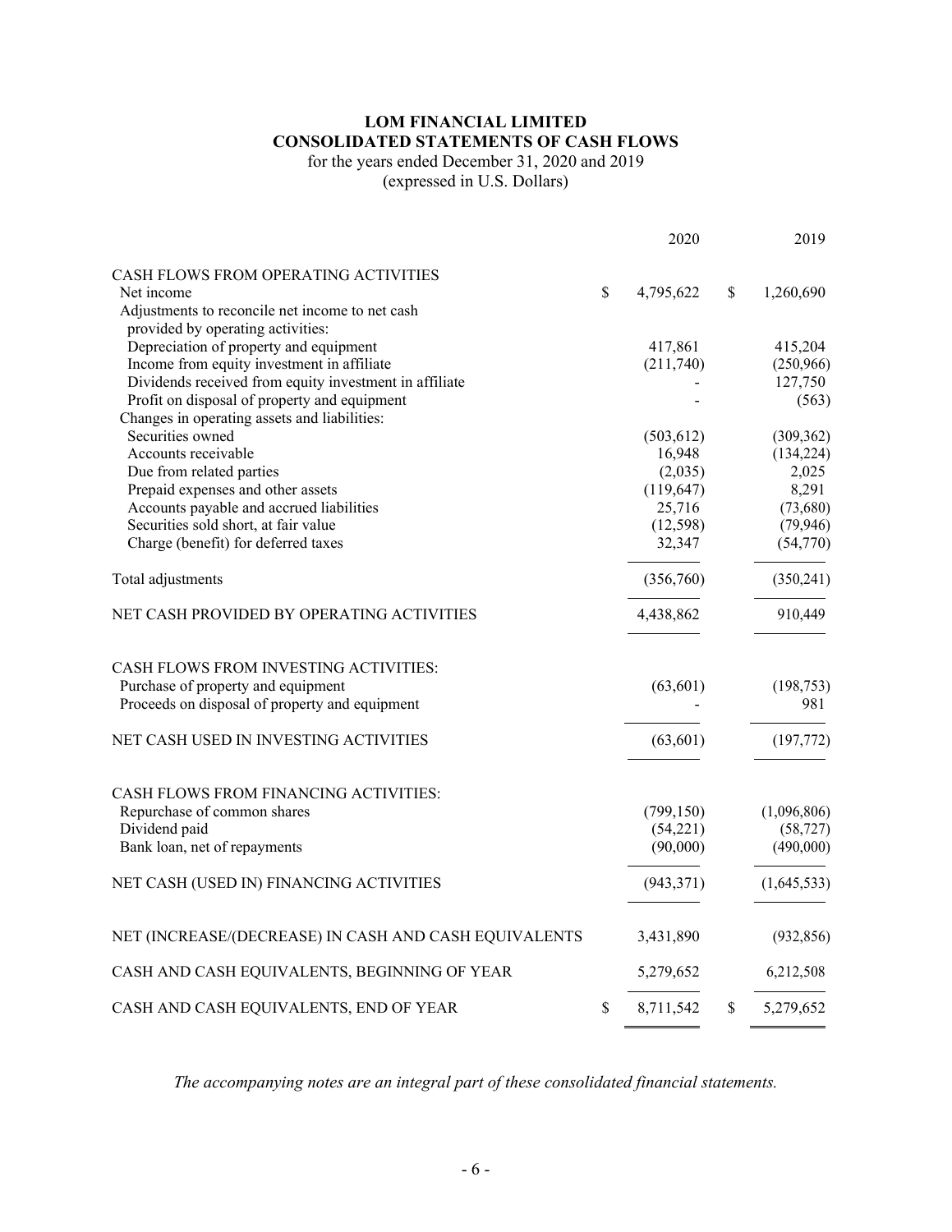# **LOM FINANCIAL LIMITED CONSOLIDATED STATEMENTS OF CASH FLOWS (CONT'D)**

for the years ended December 31, 2020 and 2019

(expressed in U.S. Dollars)

|                                                  |    | 2020                 |   | 2019                 |
|--------------------------------------------------|----|----------------------|---|----------------------|
| CASH AND CASH EQUIVALENTS REPRESENTED BY:        |    |                      |   |                      |
| Cash<br>Restricted cash                          |    | 8,491,542<br>220,000 |   | 5,059,652<br>220,000 |
|                                                  | S  | 8,711,542            | S | 5,279,652            |
| SUPPLEMENTAL DISCLOSURE OF CASH FLOW INFORMATION |    |                      |   |                      |
| Interest paid                                    | \$ | 182,168              | S | 158,640              |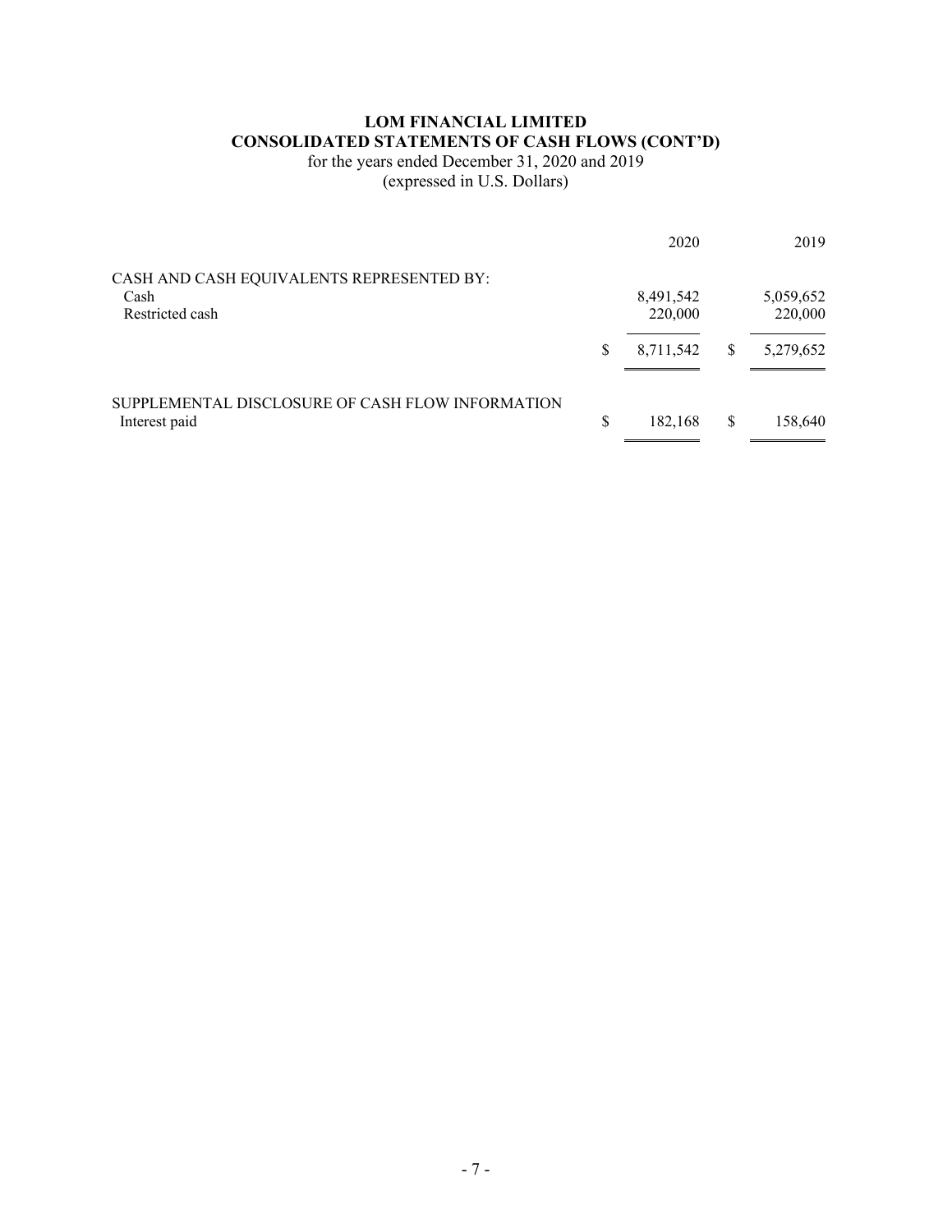#### 1. DESCRIPTION OF BUSINESS

LOM Financial Limited ("LOMFL"), a holding company for several wholly owned subsidiaries, was incorporated on May 1, 1996 under the laws of Bermuda. The common shares of LOMFL are publicly traded and listed on the Bermuda Stock Exchange. LOMFL, collectively, with its subsidiaries, is referred to as the "Company" or the "LOM Group of Companies."

A description of the operations of LOMFL's wholly-owned subsidiaries is as follows:

LOM Financial (Bermuda) Limited ("LOMF BDA") was incorporated in 1998 to provide investment and financial advice, brokerage services and discretionary investment management services. LOMF BDA is domiciled and operates in Bermuda and is regulated under the Investment Business Act (2003) of Bermuda. LOMF BDA opened a branch office in Grand Cayman in January 2019, LOM Financial Cayman ("LOMF CAY"). LOMF CAY is registered with the Cayman Islands Monetary Authority with an "excluded person" exemption to the Cayman Securities Investment Business Law (SIBL); LOMF CAY is regulated by the Bermuda Monetary Authority and comes under LOMF BDA's investment business license.

LOM Financial (Bahamas) Limited ("LOMF BAH") was incorporated in 2001 in the Commonwealth of The Bahamas and is regulated by the Securities Commission of the Bahamas. LOMF BAH is domiciled in the Bahamas and is engaged in a single line of business as a Bahamian broker-dealer, which comprises several classes of service, including principal transactions, agency transactions and the provision of investment advisory services.

LOM Asset Management Limited was incorporated in 1995 to offer its services as investment consultant, manager and advisor. LOM Asset Management Limited is domiciled and operates in Bermuda and is regulated under the Investment Business Act (2003) of Bermuda.

Global Custody & Clearing Limited ("GCCL") was incorporated in 1992, to provide custody, settlement, information technology and execution services as well as certain finance, human resources and administrative services to other companies in the LOM Group of Companies. GCCL operates in Bermuda and is regulated under the Investment Business Act (2003) of Bermuda.

LOM Properties Limited was incorporated in 1996 to hold property for LOMFL in Bermuda and Bahamas.

LOM Corporate Finance Ltd. ("LOMCF") was incorporated in 1998 to offer services to source, value, document and close capital investments in growing companies. LOMCF is domiciled and operates in Bermuda.

Donald & Co. Limited, a Bermuda company, was incorporated in 2013 to perform nominee services.

LOM Nominees Limited, a Bermuda company, was incorporated in 1994 to perform nominee services.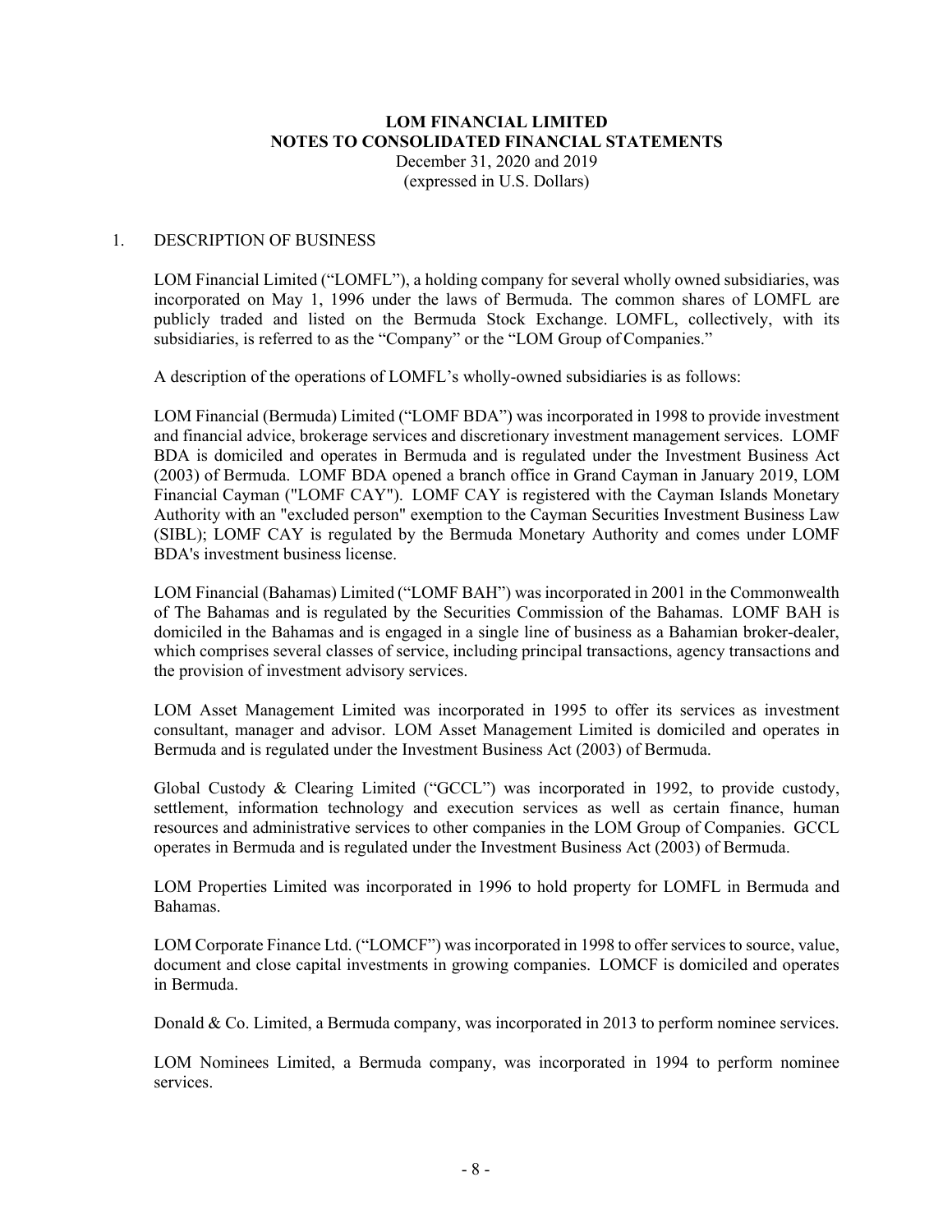#### 1. DESCRIPTION OF BUSINESS (Cont'd)

LOM (UK) Limited was incorporated in the United Kingdom in 2004 to market the LOM Group of Companies services to intermediaries in Europe. It also provides IT, Marketing and Administration services to the LOM Group of Companies.

LOM Global Admin Inc. was incorporated in the Philippines in 2016 to provide the group with marketing support in Asia. The Company is registered with the Philippines Securities and Exchange Commission.

#### 2. SUMMARY OF SIGNIFICANT ACCOUNTING POLICIES

The accompanying consolidated financial statements have been prepared in accordance with accounting principles generally accepted in the United States of America ("U.S. GAAP"). Certain of the prior year balances have been reclassified to conform to the presentation adopted for the current year.

#### *Principles of Consolidation and Basis of Presentation*

The consolidated financial statements include the financial statements and results of operations of all wholly-owned subsidiaries listed in Note 1 above. All inter-company balances and transactions are eliminated on consolidation.

#### *Broking Fee Income and Jitney Fees*

Broking fee income represents amounts charged to clients for brokerage services and related jitney fees are amounts charged to the Company by the executing broker. Revenue and expenses related to brokerage services is recognized when the customer obtains the benefit of such services, at the time of trade execution.

#### *Management and Investment Advisory Fees*

The LOM Group of Companies receives management fees and investment advisory fees for managing assets on a discretionary basis for both private and institutional clients. Revenue from contracts with customers related to management fee, is recognized over time as customers benefit from the services as they are performed.

Substantially all investment management fees are determined by the value of assets under management. At contract inception, no revenue is estimated as the fees are dependent on assets under management which are susceptible to market factors outside of the Company's control.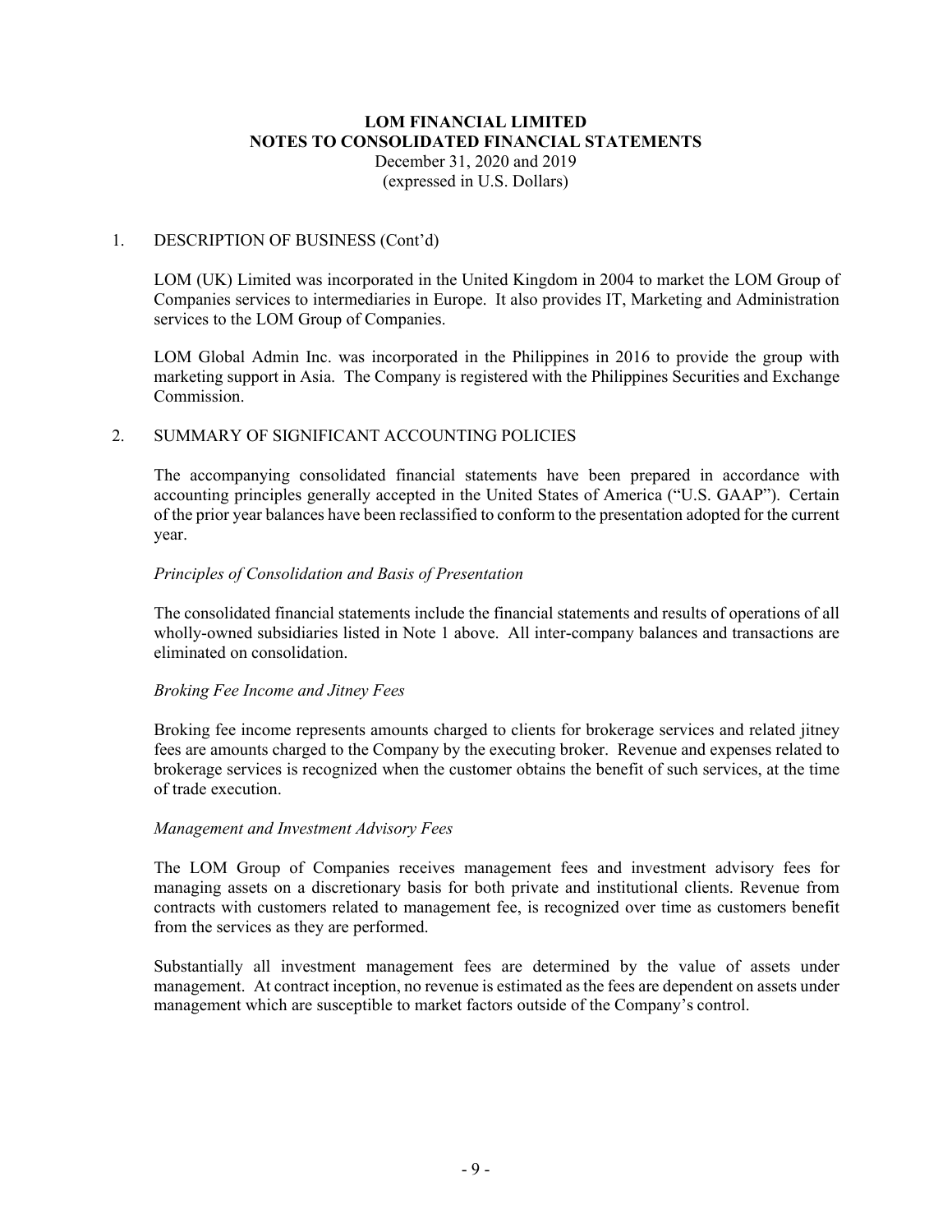#### 2. SUMMARY OF SIGNIFICANT ACCOUNTING POLICIES (Cont'd)

#### *Management and Investment Advisory Fees (cont'd)*

Therefore, substantially all Investment Management services revenue is recognized using a timebased output method as the customers benefit from the services over time and as the assets under management are known or determinable during each reporting period based on contractual fee schedules.

The LOM Group of Companies also earns management fees from the following mutual funds (collectively referred to as the LOM Sponsored Funds), which are recorded on an accrual basis and recognized on a monthly basis, based on the net asset values:

- LOM Funds SAC Limited (listed on the Bermuda Stock Exchange)
	- a. LOM Money Market Fund (USD, CAD, GBP)
	- b. LOM Fixed Income Fund (USD, CAD, EUR, GBP)
	- c. LOM Equity Growth Fund
	- d. LOM Balanced Fund
	- e. LOM Stable Income Fund
	- f. LOM Emerging Market Fund
- LOM Junior Resources Fund Limited
- Burnaby Special Funds SAC Ltd.
	- a. Burnaby QGF Fund

The Company also earns a performance fee on the LOM Emerging Markets Fund. This fee is 20 percent of the increase in the value of the NAV above the prior quarter's NAV provided the quarterly performance is positive and the Fund NAV exceeds the 'high water market' level. The high watermark is defined as the NAV for the latest quarter for which a fee was crystallized and paid. This fee was discontinued from July 6, 2019 onwards.

#### *Foreign Exchange Income, net*

Foreign exchange income represents income earned from foreign currency transactions facilitated for customers and are based on the current foreign exchange rates, and is net of foreign exchange fees charged by external brokers. Electronic foreign exchange (FX) services are dependent on the volume of actual transactions initiated through the Company's electronic exchange platforms. Revenue is recognized over time using a time-based measure as access to, and use of, the electronic exchange platforms is made available to the customer and the activity is determinable. A spread is captured by the Company at the time of an FX execution and a gain/loss is then booked monthly based on the market movement of those positions.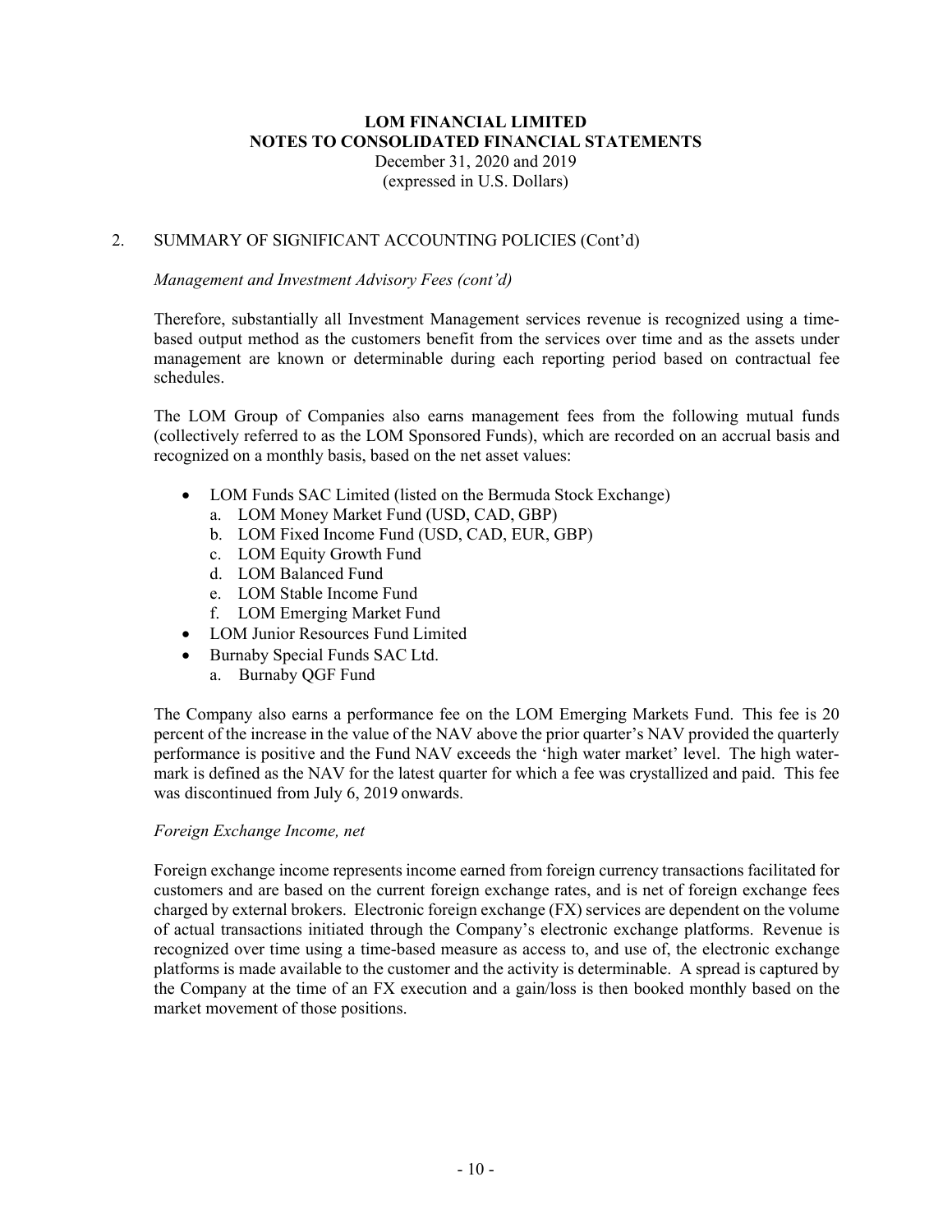#### 2. SUMMARY OF SIGNIFICANT ACCOUNTING POLICIES (Cont'd)

#### *Corporate Finance Income*

Corporate finance income consists of fees earned from clients participating in private placements of securities, generally for privately held companies, and is received in the form of cash, securities or warrants from its underlying investments. When corporate finance income is received in the form of securities, the Company records income based on the fair value of the securities received as of the date of the transaction. Fair value is the last reported sales price on the main market in which the investments trade on the date of valuation. Where there are no sales on that day, the mid-market prices are used. Where income is received in the form of warrants, the Board of Directors determines a price based on the fair value of the warrant.

#### *Administration and Custody Fees*

Administration fees, charged for the administrative and custodial services provided to the LOM Sponsored Funds, are recorded on an accrual basis over the period during which the service is provided. Revenue from contracts with customers related to custody fee revenue, is recognized over time as customers benefit from the services as they are performed. Substantially all custody fee revenue fees are determined by the value of assets under management. At contract inception, no revenue is estimated as the fees are dependent on assets under management which are susceptible to market factors outside of the Company's control.

#### *Net Interest Income*

Net interest income is a combination of interest earned on or paid to clients based on their daily cash balances and interest received or paid on the Company's cash balances from and to brokers, custodians and related parties (see Note 8). Revenue related to interest income is recognized over time as customers benefit from the services as they are performed. All interest revenue fees earned from customers are determined by the value of the customers overdrawn cash positions with the daily interest charged on that daily balance. Interest amounts are charged to clients on a monthly basis. At contract inception, no revenue is estimated as the fees are dependent on the client's cash balance.

#### *Other Income*

Other income earned includes fees for settlement of client investment transactions and dividends received related to the Company's investments. Fees earned for settlement of client investment transactions and dividends received related to the Company's investments are recorded on a transaction date basis.

#### *Rental Income*

Rental income consists of rent earned from the lease of office space in the Company owned office building and includes rent from related parties and is recorded on an accrual basis (See Note 8).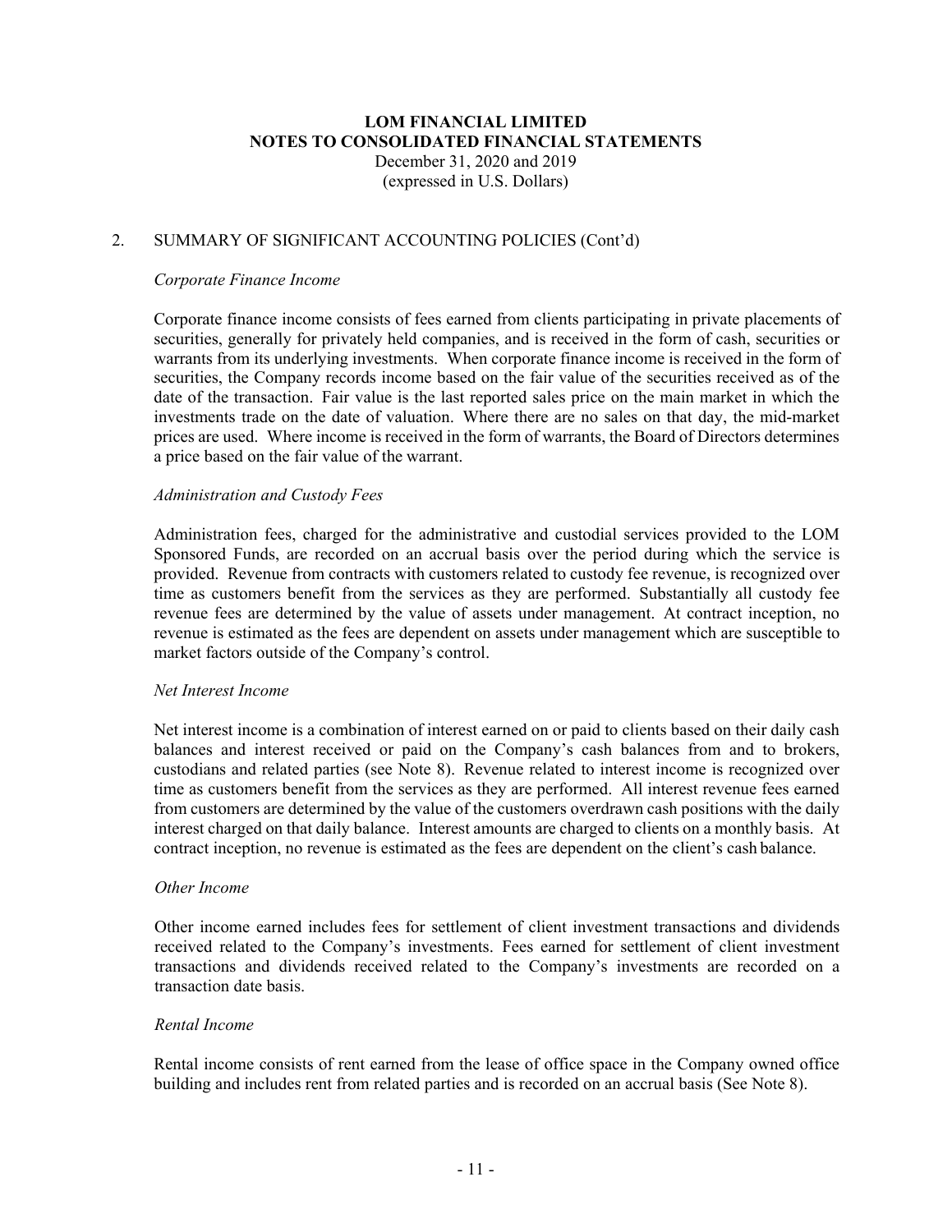#### 2. SUMMARY OF SIGNIFICANT ACCOUNTING POLICIES (Cont'd)

#### *Cash and Cash Equivalents*

The Company has defined cash equivalents as highly liquid investments, with original maturities of 90 days or less that are not held for sale in the ordinary course of business. Cash and cash equivalents can include time deposits, money market funds and U.S. Treasury bills with original maturities of 90 days or less.

#### *Property and Equipment*

Property and equipment is stated at cost, net of accumulated depreciation. The costs of normal maintenance and repairs are charged to expense in the year incurred. Expenditures which significantly improve or extend the life of an asset are capitalized and depreciated over the asset's remaining useful life.

Depreciation is recorded on a straight-line basis over the estimated useful lives of the related assets. Leasehold improvements are amortized over the lesser of the life of the asset or the remaining lease term. Upon sale or disposition of an asset, the related cost and accumulated depreciation are removed and the resultant gain or loss, if any, is reflected in earnings.

The useful lives of the Company's assets are as follows:

| Building                       | 40 years      |
|--------------------------------|---------------|
| Computer hardware and software | $3 - 5$ years |
| Furniture and fittings         | 4 years       |
| Leasehold improvements         | $4 - 6$ years |
| Equipment                      | 4 years       |

#### *Unclaimed Cash and Securities*

Client funds received and unclaimed after a three-year period are included as income under the category of other income. Securities received and unclaimed after a five-year period are sold and included as income under the category of other income.

#### *Foreign Currency Transactions and Balances*

The Company has adopted U.S. Dollars as its functional currency for LOMFL and all subsidiaries (including LOM (UK) Limited and Global Admin Inc.) because the majority of the Company's transactions and assets under management are denominated in U.S. Dollars. Bermuda Dollars and Bahamian Dollars trade at par with the U.S. Dollar; therefore, no foreign currency translation gains or losses are recorded in the accompanying consolidated financial statements. Foreign currency transaction gains or losses are recorded at the prevailing foreign exchange rates on the date of the transaction and are reflected in earnings for the year in the accompanying consolidated statement of operations.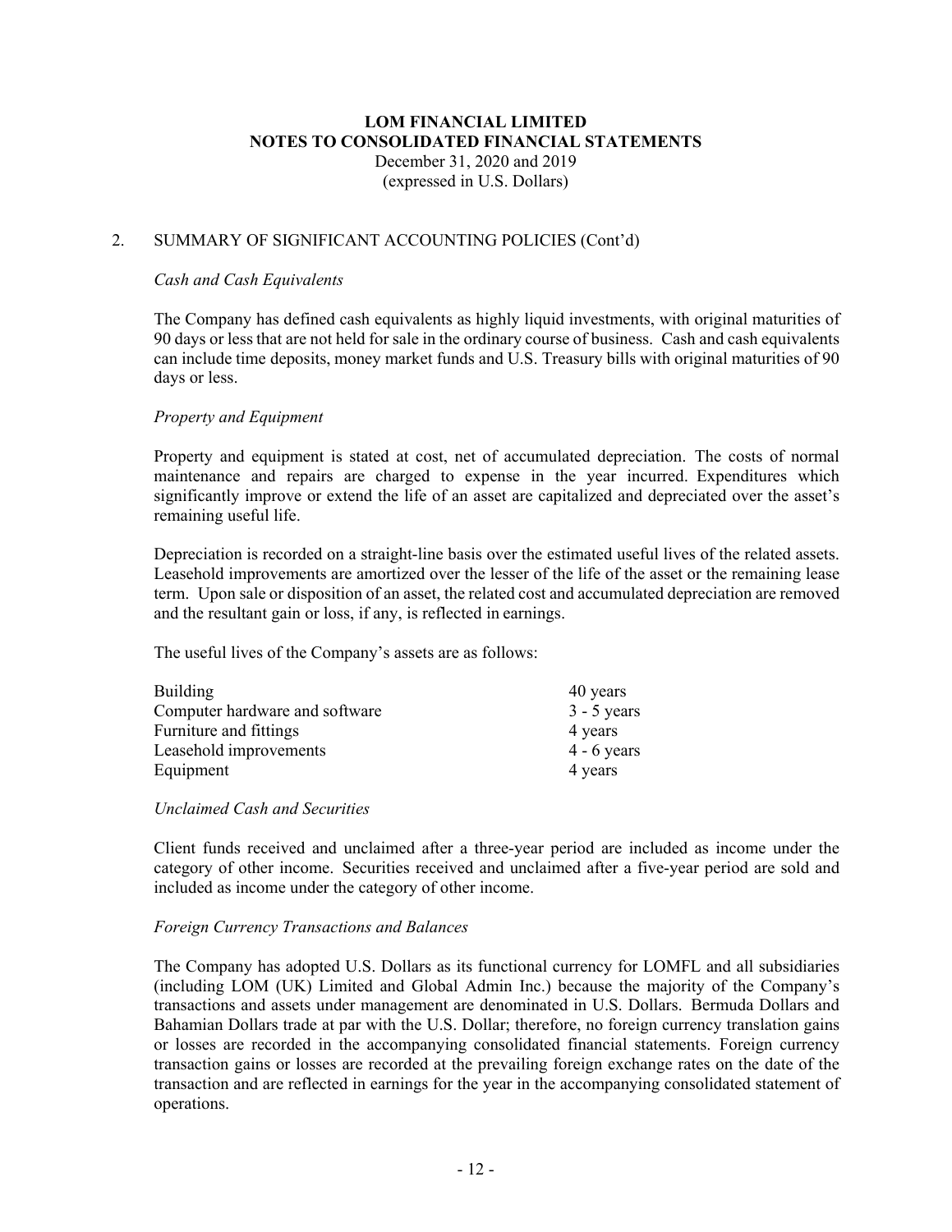#### 2. SUMMARY OF SIGNIFICANT ACCOUNTING POLICIES (Cont'd)

#### *Securities Owned*

Securities owned are investments such as bonds and equities that are both marketable and nonmarketable. These investments consist of trading investments, securities received as income from corporate finance transactions, privately held securities, and other strategic investments. Realized and unrealized gains or losses on trading securities and strategic investments are reflected in earnings as net trading gains and losses in the consolidated statements of operations. Realized gains or losses are based on the average cost method of securities purchased and sold. Security transactions are recorded on a trade date basis. Marketable securities are valued at the last reported sales price on the principal market in which the investments trade on the date of valuation. Where there are no sales on that day, the mid-market prices are used. For securities with no readily available market price or where the security is restricted, the securities are recorded at the estimated fair value in accordance with U.S. GAAP. The use of different assumptions or valuation techniques could produce materially different estimates of fair value. These securities have been valued with reference to observable and unobservable inputs or valuation models that make use of certain quantitative and qualitative inputs for similar securities traded in active markets, in accordance with U.S. GAAP (see Note 3, Fair Value Measurements).

#### *Investments Recorded Under the Equity Method*

For investments in entities that do not constitute a Variable Interest Entity ("VIE"), or for investments in securities owned and held as trading investments which are held at fair value, the Company considers other U.S. GAAP guidance, as required, in determining (i) consolidation of the entity if the Company's ownership interests comprise a majority of its outstanding voting shares or otherwise control the entity, or (ii) application of the equity method of accounting if the Company does not have direct or indirect control of the entity, with the initial investment carried at cost and subsequently adjusted for the Company's share of net income or loss and cash contributions and distributions to and from these entities.

If events or circumstances indicate that the fair value of an investment accounted for using the equity method has declined below its carrying value and the Company considers the decline to be "other than temporary," the investment is written down to fair value and an impairment loss is recognized. The evaluation of impairment for an investment would be based on a number of factors, including financial condition and operating results for the investment, inability to remain in compliance with provisions of any related debt agreements, and recognition of impairments by other investors. Impairment recognition would negatively impact the recorded value of the Company's investment and reduce net income.

#### *Fair Value of Financial Instruments*

The Company's financial instruments consist primarily of cash and cash equivalents, accounts receivable, securities owned, securities sold short, accounts payable and accrued liabilities. The book value of cash and cash equivalents, accounts receivable, and accounts payable is considered to be representative of their fair value because of their short term maturities.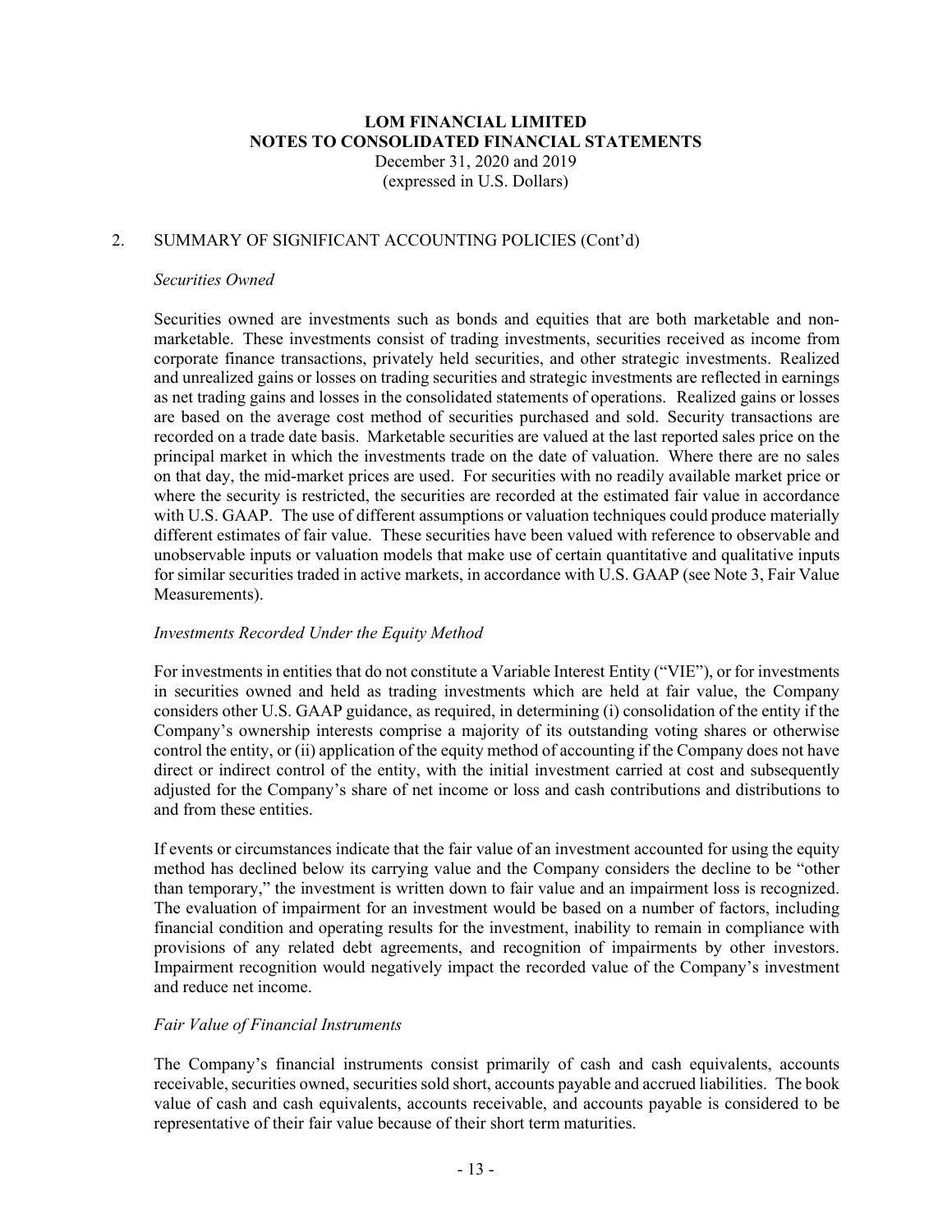#### 2. SUMMARY OF SIGNIFICANT ACCOUNTING POLICIES (Cont'd)

#### *Fair Value Measurements*

ASC 820 "Fair Value Measurements" defines fair value, establishes a framework for measuring fair value in accordance with generally accepted accounting principles, and expands disclosures about fair value measurements. Fair value is the price that would be received to sell an asset or paid to transfer a liability in an orderly transaction between market participants at the measurement date. ASC 820 applies to all assets and liabilities that are measured and reported on a fair value basis (see Note 3, Fair Value Measurements).

#### *Concentration of Credit Risk*

Financial instruments that potentially subject the Company to a concentration of credit risk principally consist of cash and cash equivalents, employee loans and securities owned. The Company has its cash and cash equivalents and securities placed with major international and local financial institutions. As part of its cash management process, the Company performs continuous evaluation of the relative credit standing of these institutions.

#### *Use of Estimates*

The preparation of consolidated financial statements in conformity with U.S. GAAP requires management to make estimates and assumptions that affect the reported amounts of assets and liabilities and disclosure of contingent assets and liabilities at the date of the consolidated financial statements and the reported amounts of revenues and expenses during the reporting period. Management basesits estimates on historical experience and on various assumptions that are believed to be reasonable under the circumstances, the results of which form the basis for making judgments about the carrying values of assets and liabilities that are not readily apparent from the other sources. The most significant estimates include estimates recorded for the fair market value of privately held securities. On a continual basis, management reviews its estimates utilizing currently available information, changes in facts and circumstances, historical experience and reasonable assumptions. After such reviews, and if deemed appropriate, those estimates are adjusted accordingly. Actual results could differ from those estimates.

#### *Net Income Per Common Share*

The Company calculates basic net income per common share and diluted net income per common share assuming dilution. Basic net income per common share is calculated by dividing net income attributable to common shareholders by the weighted average number of common shares outstanding during the period. Diluted net income per common share is calculated by dividing the net income attributable to common shareholders by the weighted average number of common shares outstanding during the period, plus potential dilutive common shares.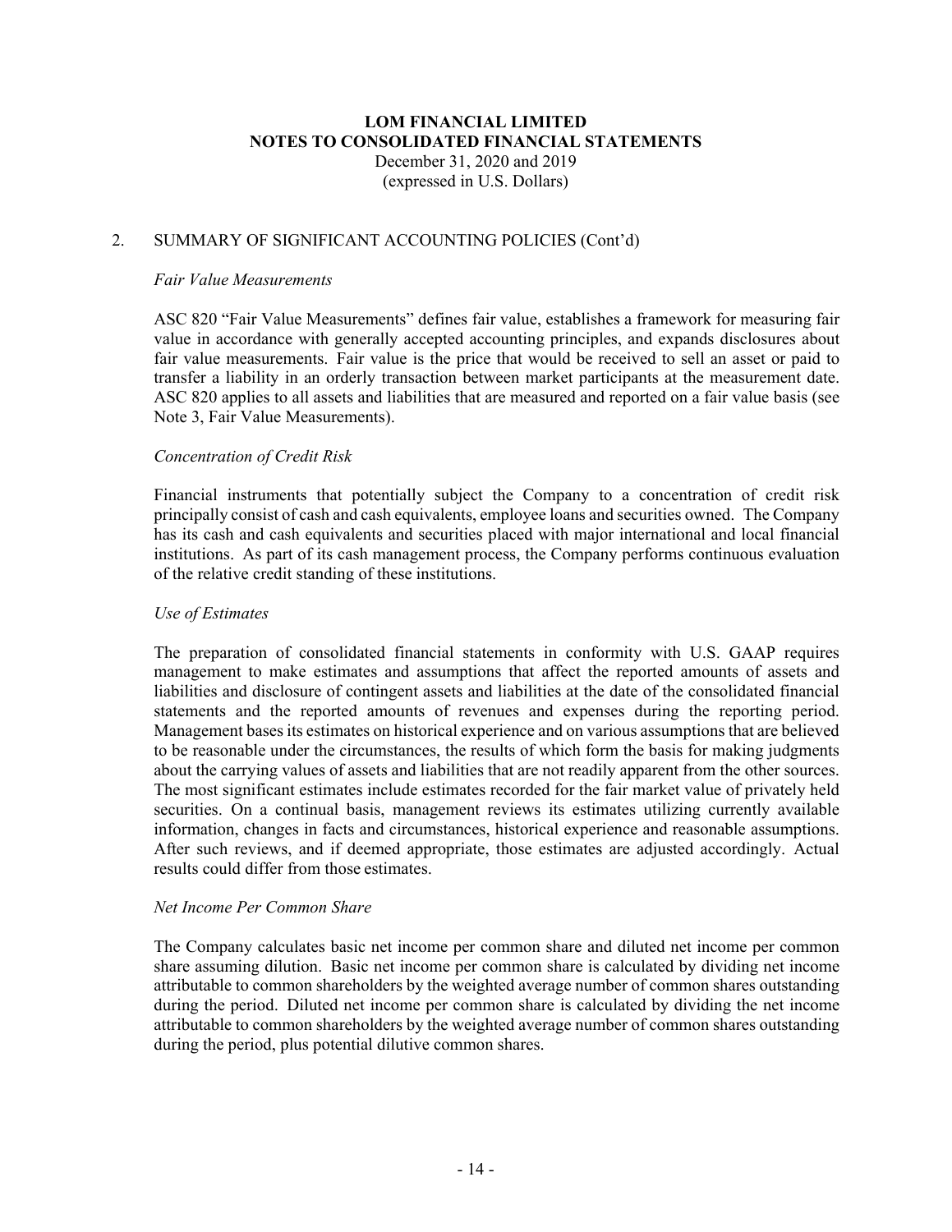#### 2. SUMMARY OF SIGNIFICANT ACCOUNTING POLICIES (Cont'd)

#### *Securities Sold Short*

The Company may sell a security it does not own in anticipation of a decline in fair value of the security, or as a hedge against similar securities owned. When the Company sells a security short, it must borrow the security sold short and deliver it to the broker-dealer through which it made the short sale. Obligations related to securities sold short are recorded as a liability at fair value. Realized and unrealized gains and losses are recorded in net trading losses/gains in the consolidated statement of operations. A gain, limited to the price at which the Company sold the security short, or a loss, unlimited in size, is recognized on a monthly basis.

#### *Revenue from Contracts with Customers*

The amount of revenue that the Company recognize is measured based on the consideration specified in contracts with customers. The Company recognize revenue when a performance obligation is satisfied over time as the services are performed or at a point in time depending on the nature of the services provided as further discussed below. Revenue recognition guidance related to contracts with customers excludes interest received on the company's cash and broker balances, income from equity investments, foreign exchange income, net trading gains, corporate finance income and administration and custody fees, to which we apply other applicable U.S. GAAP guidance.

For contracts with multiple performance obligations, or contracts that have been combined, the Company allocate the contracts' transaction price to each performance obligation using best estimate of the standalone selling price. Contractual fees are negotiated on a customer by customer basis and are representative of standalone selling price utilized for allocating revenue when there are multiple performance obligations.

Substantially all services are provided as a distinct series of daily performance obligations that the customer simultaneously benefits from as they are performed. Payments may be made to third party service providers and the expense is recognized gross when we control those services as we are deemed the principal.

Contract durations may vary from short to long term or may be open ended. Termination notice periods are in line with general market practice and typically do not include termination penalties. Therefore, for substantially all revenues, the duration of the contract and the enforceable rights and obligations do not extend beyond the services that are performed daily or at the transaction level. In instances where we have substantive termination penalties, the duration of the contract may extend through the date of substantive termination penalties.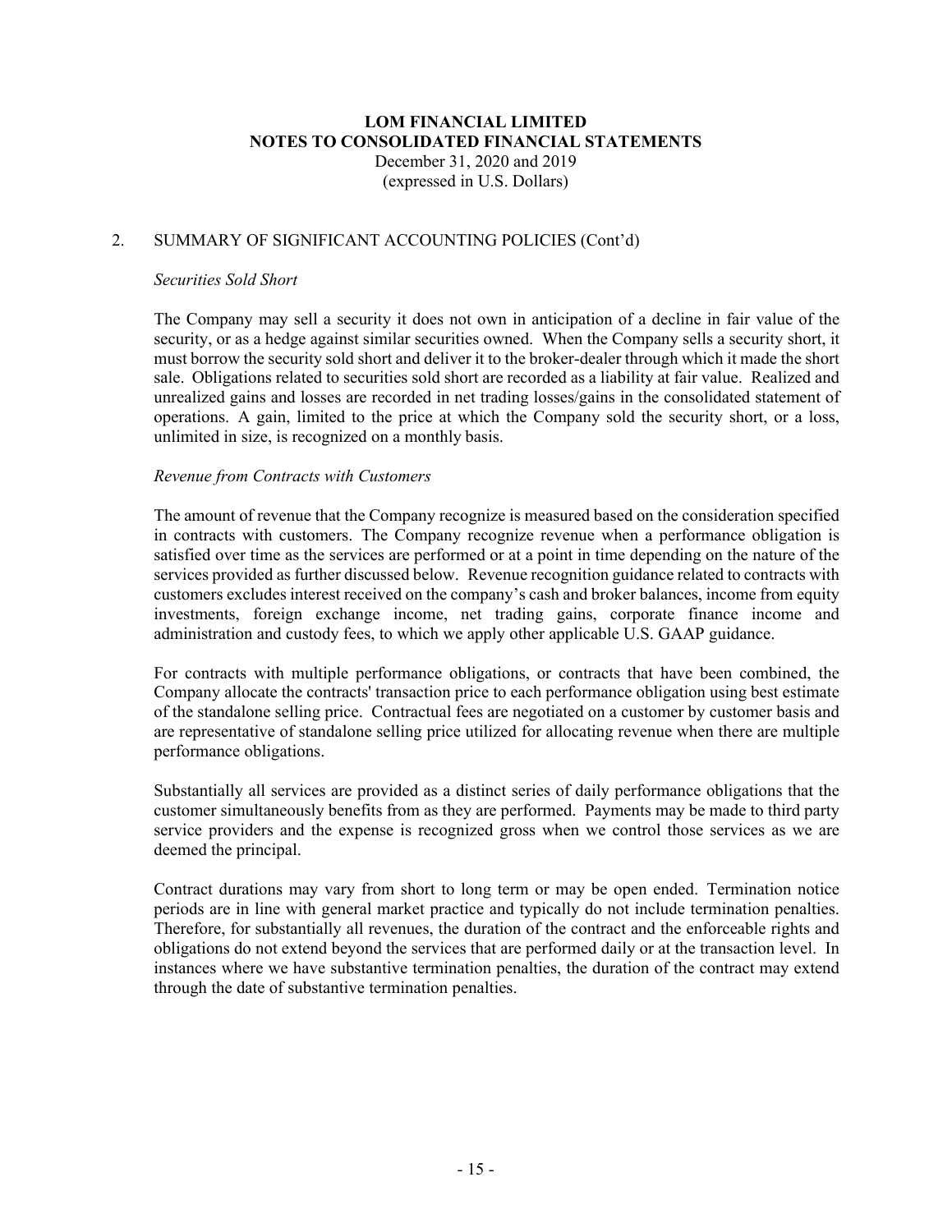#### 2. SUMMARY OF SIGNIFICANT ACCOUNTING POLICIES (Cont'd)

#### *Brokerage Fee, Net interest Income, Administration and Custody Revenue*

Revenue from contracts with customers related to servicing fees is recognized over time as customers benefit from the custody, administration, accounting and other related asset services as they are performed. At contract inception, no revenue is estimated as the fees are dependent on assets under custody and administration and/or actual transactions which are susceptible to market factors outside of the Company's control. Therefore, revenue is recognized using a time-based output method as the customers benefit from the services over time and as the assets under custody or transactions are known or determinable during each reporting period based on contractual fee schedules. Payments made to third party service providers, such as sub-custodians, are generally recognized gross as the entity is deemed to be a principal in such arrangements.

Trading services revenue includes revenue generated from providing access and use of electronic trading platforms and other trading and brokerage services. Electronic FX services are dependent on the volume of actual transactions initiated through the Company's electronic exchange platforms. Revenue is recognized over time using a time-based measure as access to, and use of, the electronic exchange platforms is made available to the customer and the activity is determinable. Revenue related to other trading and brokerage services is recognized when the customer obtains the benefit of such services which may be over time or at a point in time upon trade execution.

#### *Management Fee*

Revenue from contracts with customers related to management fee, is recognized over time as customers benefit from the services as they are performed. Substantially all investment management fees are determined by the value of assets under management. At contract inception, no revenue is estimated as the fees are dependent on assets under management which are susceptible to market factors outside of the Company's control.

Therefore, substantially all Investment Management services revenue is recognized using a timebased output method as the customers benefit from the services over time and as the assets under management are known or determinable during each reporting period based on contractual fee schedules.

#### *Revenue by category*

In Note 16, revenue is disaggregated by the two lines of business and by revenue stream for which the nature, amount, timing, and uncertainty of revenue and cash flows are affected by economic factors.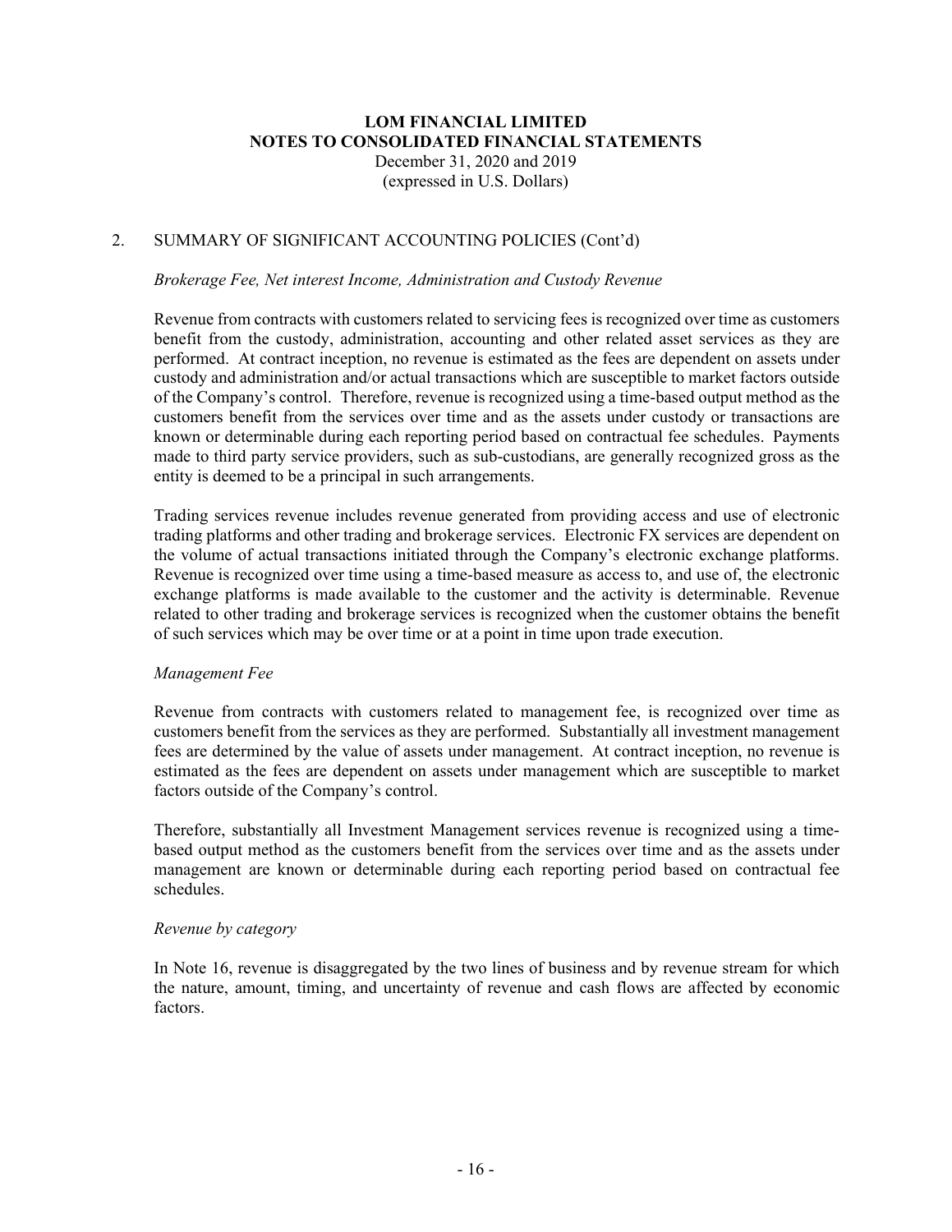#### 2. SUMMARY OF SIGNIFICANT ACCOUNTING POLICIES (Cont'd)

#### *Contract balances and contract costs*

As of December 31, 2020, net receivables of \$798,956 (2019 - \$816,559), included fees receivable, representing amounts billed or currently billable to or due from customers related to revenue from contracts with customers. As performance obligations are satisfied, we have an unconditional right to payment following which billing is generally performed monthly.

No adjustments are made to the promised amount of consideration for the effects of a significant financing component as the period between when we transfer a promised service to a customer and when the customer pays for that service is expected to be one year or less.

#### *New Accounting Standards – Adopted*

#### *Restricted Cash*

ASU No. 2016-18, Statement of Cash Flows (Topic 230): Restricted Cash ("ASU 2016-18") was issued in November 2016 and the amendment requires that a statement of cash flows explain the change during the period in the total of cash, cash equivalents, and amounts generally described as restricted cash or restricted cash equivalents. As a result, the new guidance requires that amounts generally described as restricted cash and restricted cash equivalents should be included with cash and cash equivalents when reconciling the beginning-of-period and end-of-period total amounts shown on the statement of cash flows.

The Company has evaluated the impact of ASU No. 2016-18 and in 2020 adopted the changes into the consolidated statement of cash flows. Restricted cash includes cash held on deposit for credit cards issued by a bank in the Bahamas. This restricted cash of \$220,00 (2019: 220,000) is held as collateral against the amount of credit granted.

#### *New Accounting Standards – Not yet adopted*

#### *Measurement of Credit Losses on Financial Instruments*

ASU No. 2016-13, Measurement of Credit Losses on Financial Instruments, was issued in June 2017 and the amendments in this update require entities to use an expected credit loss methodology and to consider a broader range of reasonable and supportable information to inform credit loss estimates. This update is effective for annual reporting periods beginning after December 15, 2022 and is to be applied on a modified retrospective basis. The Company is assessing the impact that the adoption of this update will have on its consolidated financial statements and related disclosures.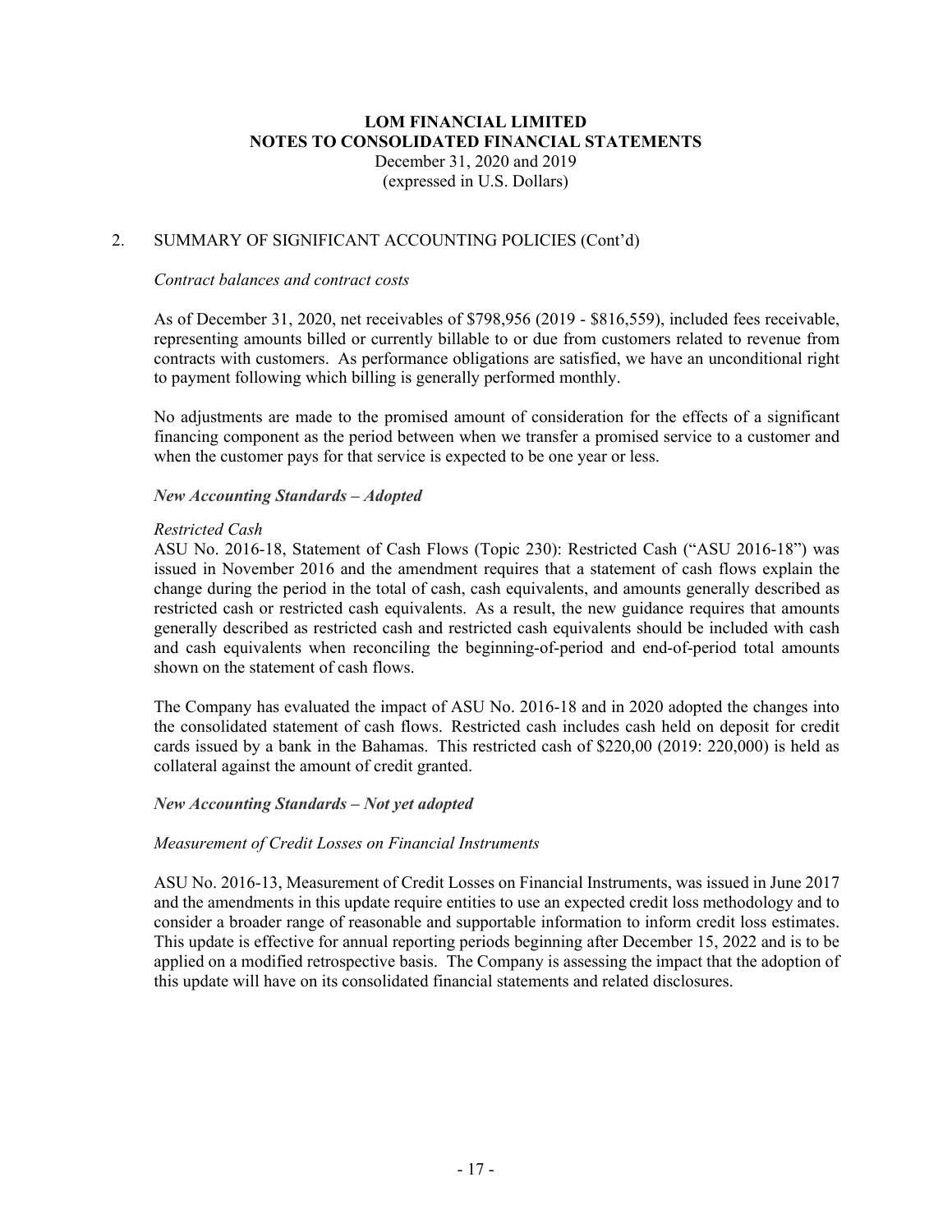#### 2. SUMMARY OF SIGNIFICANT ACCOUNTING POLICIES (Cont'd)

#### *Leases*

In February 2016, the FASB issued ASU 2016-02, which is codified in ASC 842, amending the guidance on the classification, measurement and disclosure of leases for both lessors and lessees. The ASU requires lessees to recognize a right-of-use asset and an offsetting lease liability on the balance sheet and to disclose qualitative and quantitative information about leasing arrangements. Subsequently, in July 2019, the FASB issued ASU 2019-10, which clarifies how to apply certain aspects of ASC 842. The amendments in the ASU address a number of issues in the new leases guidance, including (1) the rate implicit in the lease, (2) impairment of the net investment in the lease, (3) lessee reassessment of lease classification, (4) lessor reassessment of lease term and purchase options, (5) variable payments that depend on an index or rate, and (6) certain transition adjustments.

In July 2019, the FASB also issued ASU 2019-11, which adds a transition option for all entities and a practical expedient only for lessors to ASU 2016-02. The transition option, which we elected on adoption of the guidance, allows entities to choose not to apply the new leases standard in the comparative periods they present in their financial statements in the year of adoption. Under the transition option, entities can instead opt to continue to apply the legacy guidance in ASC 840— Leases, including its disclosure requirements, in the comparative periods presented in the year they adopt the new leases standard. This means that entities that elect this option will only provide annual disclosures for the comparative periods because ASC 840 does not require interim disclosures. Entities that elect this transition option will still be required to adopt the new leases standard using the modified retrospective transition method required by the standard, but they will recognize a cumulative-effect adjustment to the opening balance of retained earnings in the period of adoption rather than in the earliest period presented.

The practical expedient provides lessors with an option to not separate the non-lease components from the associated lease components when certain criteria are met and requires them to account for the combined component in accordance with the revenue recognition standard in ASC 606 if the associated non-lease components are the predominant components.

The effective date guidance for ASU 2016-02 was amended by ASU 2020-10. This is now effective for fiscal years beginning after December 15, 2020, and interim periods within fiscal years beginning after December 15, 2021. The Company is currently assessing the impact the adoption of ASU 2016- 02 will have on future financial statements and related disclosures.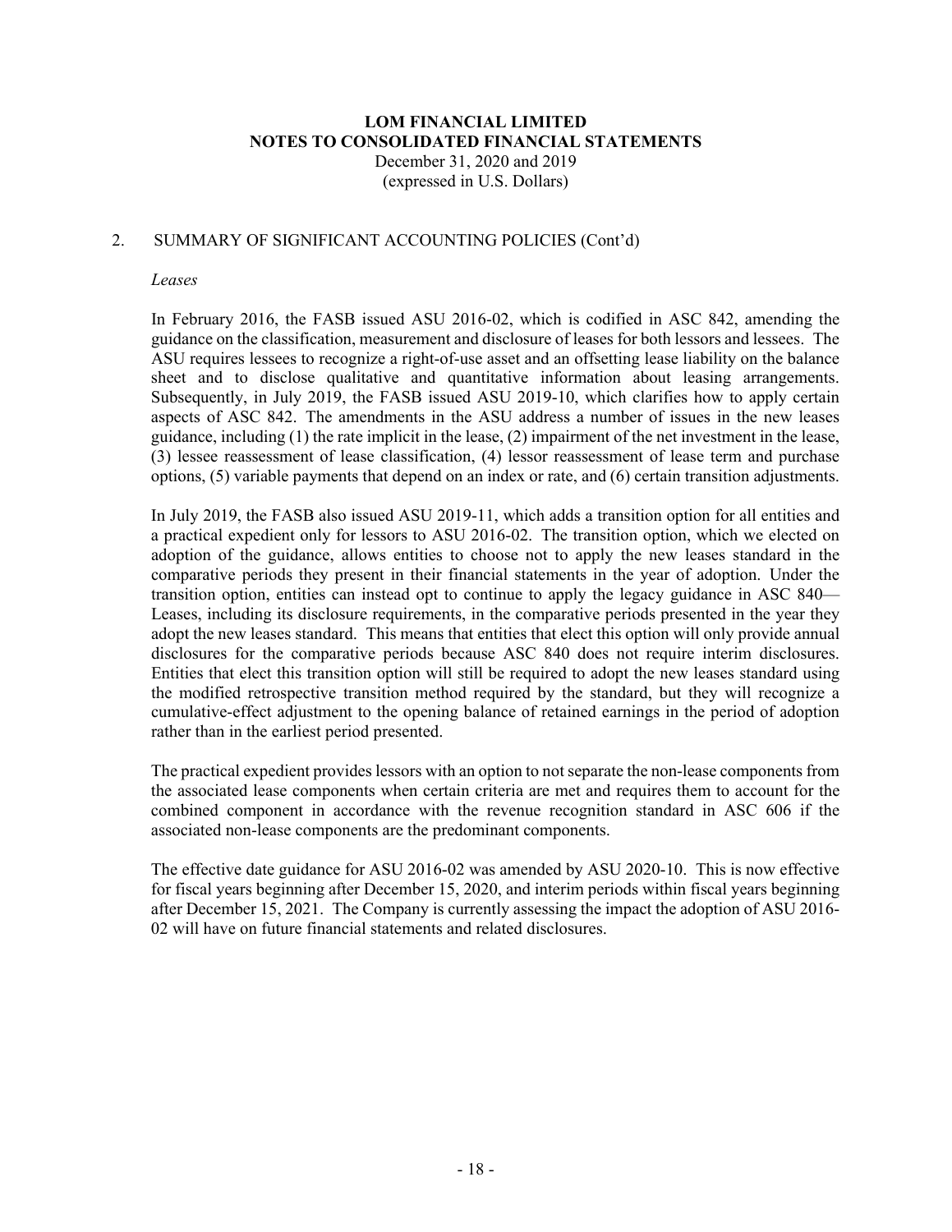#### 2. SUMMARY OF SIGNIFICANT ACCOUNTING POLICIES (Cont'd)

#### *Fair Value Measurements*

In August 2019, the FASB issued ASU 2019-13 for changes to the disclosure framework related to Topic 820 which amends the disclosure requirements for fair value measurement. The following disclosure requirements were removed from Topic 820: (i) amount of and reasons for transfers between Level 1 and Level 2 of the fair value hierarchy, (ii) policy for timing of transfers between levels, and (iii) valuation processes for Level 3 fair value measurements. The amendments clarify that the measurement uncertainty disclosure is to communicate information about the uncertainty in measurement as of the reporting date. The following disclosure requirements were added to Topic 820: (i) changes in unrealized gains and losses for the period included in other comprehensive income for recurring Level 3 fair value measurements held at the end of the reporting period; and (ii) range and weighted average of significant unobservable inputs used to develop Level 3 fair value measurements. For certain unobservable inputs, an entity may disclose other quantitative information (such as the median or arithmetic average) in lieu of the weighted average if the entity determines that other quantitative information would be a more reasonable and rational method to reflect the distribution of unobservable inputs used to develop Level 3 fair value measurements.

The amendments in this Update are effective for all entities for fiscal years, and interim periods within those fiscal years, beginning after December 15, 2019. The amendments on changes in unrealized gains and losses, the range and weighted average of significant unobservable inputs used to develop Level 3 fair value measurements, and the narrative description of measurement uncertainty should be applied prospectively for only the most recent interim or annual period presented in the initial fiscal year of adoption. All other amendments should be applied retrospectively to all periods presented upon their effective date. Early adoption is permitted upon issuance of this Update. An entity is permitted to early adopt any removed or modified disclosures upon issuance of this Update and delay adoption of the additional disclosures until their effective date.

ASC 820 clarifies the definition of fair value, establishes a framework for measurement of fair value and expands disclosure about fair value measurements.

Fair value is the price that would be received to sell an asset or paid to transfer a liability in an orderly transaction between market participants at the measurement date. ASC 820 applies to all financial instruments that are measured and reported on a fair value basis.

Where available, fair value is based on observable market prices or is derived from such prices. In instances where valuation models are applied, inputs are correlated to a market value, combinations of market values or the Company's proprietary data. The Company primarily uses the market approach.

#### *Market Approach*

The market approach uses prices and other pertinent information generated from market transactions involving identical or comparable assets or liabilities. Valuation techniques consistent with the market approach often use market multiples derived from a set of comparables or may include matrix pricing.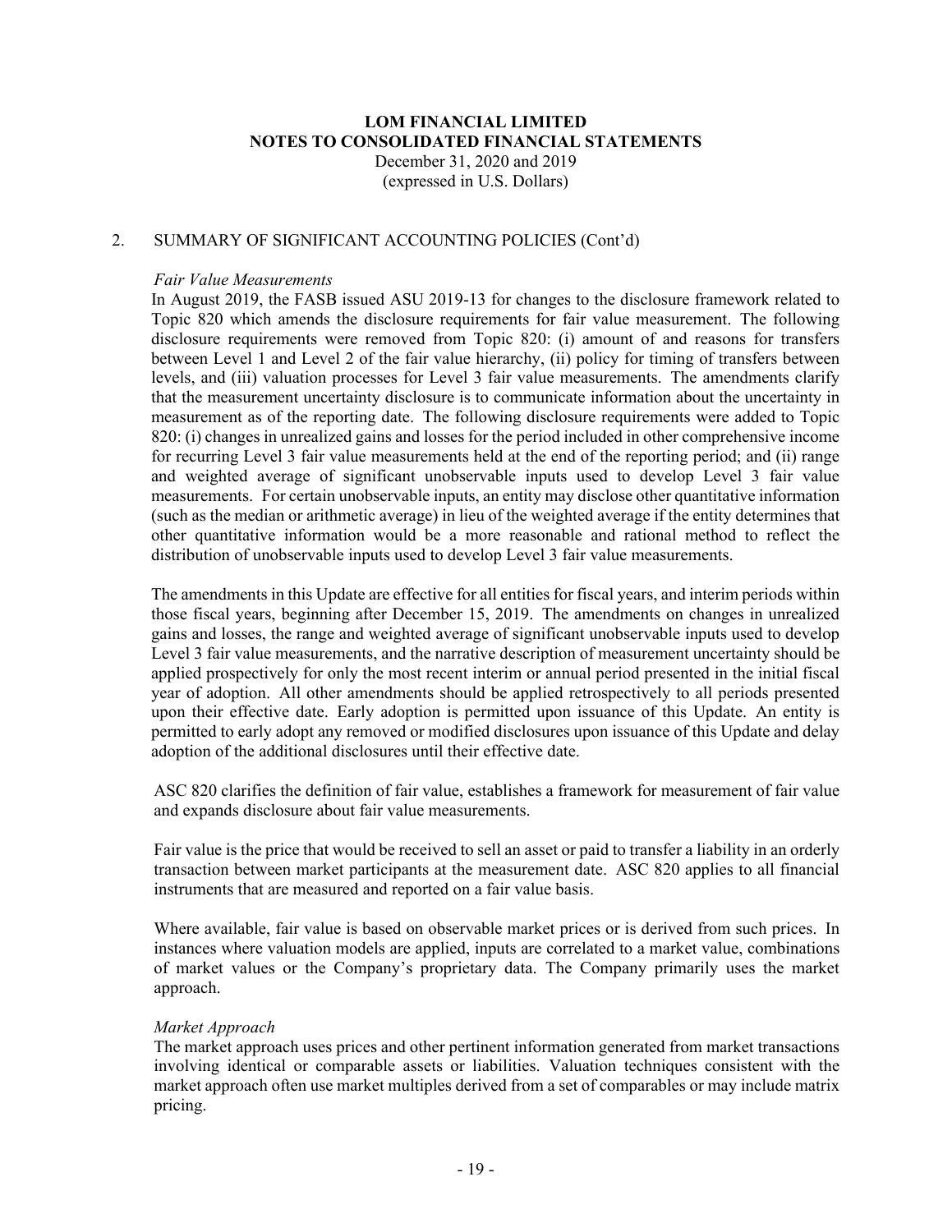#### 2. SUMMARY OF SIGNIFICANT ACCOUNTING POLICIES (Cont'd)

#### *Income Approach*

The income approach uses valuation techniques to convert future values e.g. cash flows, or earnings to a single discounted present amount. The measurement is based on the value indicated by current market expectations about those future amounts. Those valuation techniques include present value computations, option pricing models and a binomial model.

In following these approaches, the types of factors the Company may take into account in estimating fair value include available current market data, including relevant and applicable market quotes, yields and multiples, quotations received from counterparties, brokers or dealers when considered reliable, subsequent rounds of financing, recapitalizations and other recent transactions in the same or similar instruments, restrictions on disposition, the entity's current or projected earnings and discounted cash flows, the market in which the entity does business, comparisons of financial ratios of peer companies that are public, merger and acquisition comparable and the principal market and enterprise values, among other factors. Based on these approaches, the Company will use certain assumptions that market participants would use in pricing the asset or liability, including assumptions about risk and/or the risks inherent in the inputs to the valuation technique. These inputs can be readily observable, market corroborated, or generally unobservable firm inputs. The Company aims to use valuation techniques that maximize the use of observable inputs and minimize the use of unobservable inputs. The Company uses valuation techniques it believes are most appropriate to estimate the fair value of its portfolio investments; however, considerable judgment is required in interpreting market data to develop the estimates of fair value. There are inherent limitations in any estimation technique.

For investments in publicly held securities that trade on exchanges, the Company generally uses the market approach, except when circumstances, in the estimation of the Company, warrant consideration of other data such as current market prices for similar securities in cases where current market data is not available or unreliable.

Many of the stocks and warrants held are in small cap companies and are highly volatile with thinly traded daily volumes. Sudden sharp declines in the market value of such securities can result in very illiquid markets. Management and the directors have taken all of these factors into account, including the fact that some securities it holds are currently restricted as to sale, in arriving at their best estimate of the fair value of the securities.

The use of different assumptions and/or estimation methodologies may have a material effect on the estimated fair values. Accordingly, the estimates presented herein are not necessarily indicative of the amounts that could be realized in a current market exchange and there can be no assurance that the fair values for these investments will be fully realizable upon their ultimate disposition or reflective of future fair values. Because of the inherent uncertainty of valuation, the estimated fair values of certain privately held investments may differ significantly from values that would have been used had an observable market for the privately held investment existed, and the differences could be material.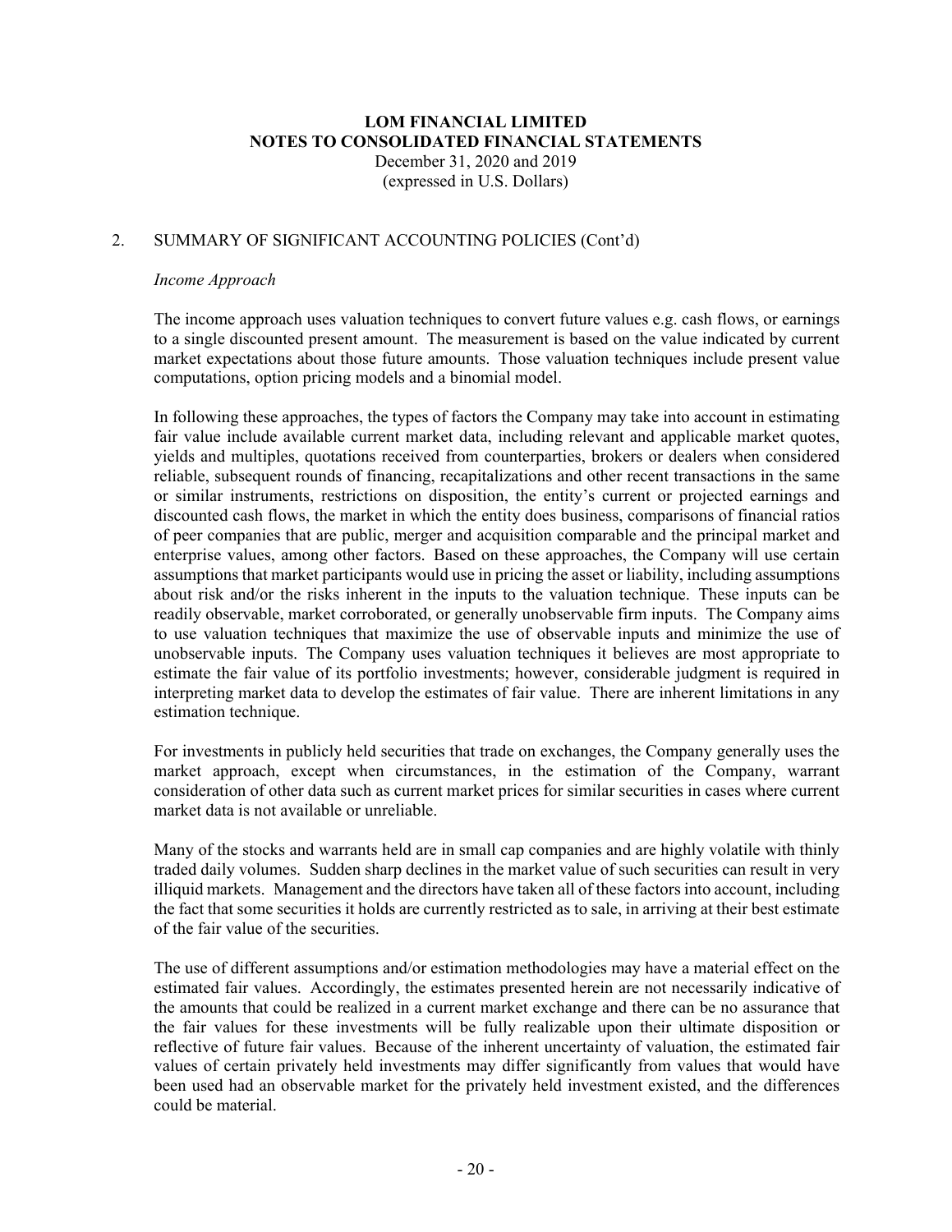#### 3. SUMMARY OF SIGNIFICANT ACCOUNTING POLICIES (Cont'd)

#### *Income Approach (Cont'd)*

Based on the inputs used in the valuation techniques described above, financial instruments are categorized according to the fair value hierarchy prescribed by ASC 820. The fair value hierarchy ranks the quality and reliability of the information used to determine fair values.

Financial assets carried at fair value are classified and disclosed in one of the following three categories:

- Level 1 Observable inputs that reflect quoted market prices are available in active markets for identical assets or liabilities as of the reporting date. The types of investments in Level 1 include listed equities and monetary gold.
- Level 2 Observable inputs, other than Level 1 prices, such as quoted prices in active markets for similar assets and liabilities, quoted prices for identical or similar assets and liabilities in markets that are not active, or other inputs that are observable or can be corroborated by observable market data. Investments in this category include less liquid and restricted equity securities and securities in markets for which there are few transactions (inactive markets).
- Level 3 Unobservable inputs that are supported by little or no market activity and that are significant to the fair value of the assets or liabilities. This includes certain pricing models, discounted cash flowmethodologies and similartechniquesthat use significant unobservable inputs. Investments in this category include investments in private companies.

In certain cases, the inputs used to measure fair value may fall into different levels of the fair value hierarchy. In such cases, the assignment of the asset within the fair value hierarchy is based on the lowest level of input that is significant to the fair value measurement. The Company's assessment of the significance of a particular input to the fair value measurement in its entirety requires judgment and considers factors specific to the asset.

When determination is made to classify a financial instrument within Level 3, the determination is based upon the lack of significance of the observable parameters to the overall fair value measurement. However, the fair value determination for Level 3 financial instruments may include observable components.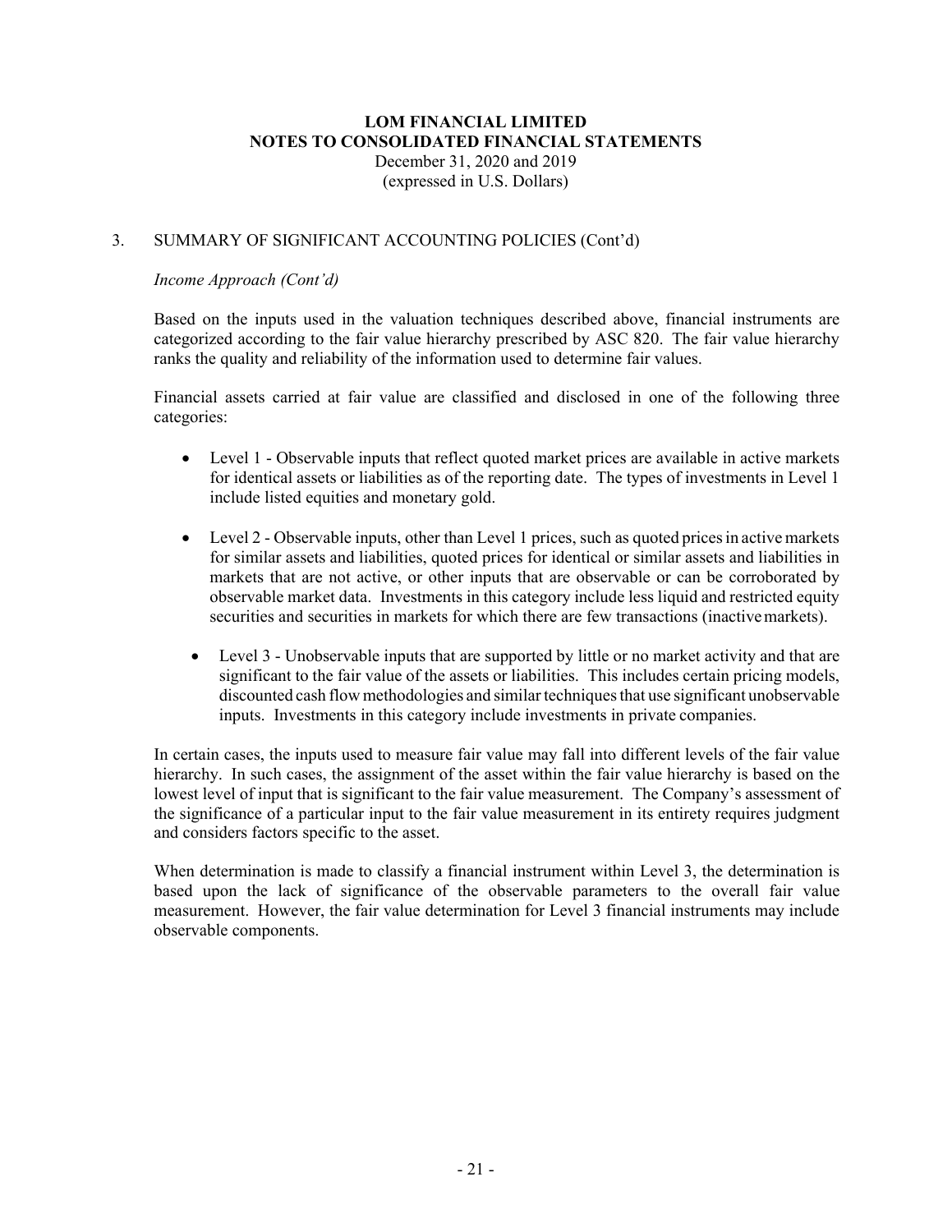#### 3. SECURITIES OWNED AND FAIR VALUE MEASUREMENTS

The following are the Company's major categories of assets measured at fair value on a recurring basis at December 31, 2020 and 2019, categorized by the ASC 820 fair value hierarchy:

| Fair Value Measurements at December 31, 2020 |              |           |               |           |    |           |
|----------------------------------------------|--------------|-----------|---------------|-----------|----|-----------|
| Level 1                                      |              | Level $2$ |               | Level 3   |    | Total     |
|                                              |              |           |               |           |    |           |
|                                              |              |           |               |           |    |           |
| 119                                          | $\mathbb{S}$ | 64        | $\mathbb{S}$  |           | \$ | 183       |
|                                              |              |           |               | 200,000   |    | 200,000   |
|                                              |              |           |               | 1,786,659 |    | 1,786,659 |
|                                              |              | 1,423,205 |               | 541,444   |    | 1,964,649 |
| 2,394                                        |              | 484,887   |               | 75,845    |    | 563,126   |
|                                              |              | 76,866    |               |           |    | 76,866    |
| 386,295                                      |              | 7,202     |               | 75,000    |    | 468,497   |
| 388,808                                      |              | 1,992,224 |               | 2,678,948 |    | 5,059,980 |
|                                              |              |           |               |           |    |           |
| 406,694                                      |              |           |               |           |    | 406,694   |
| 795,502                                      | \$           | 1,992,224 | $\mathcal{S}$ | 2,678,948 | \$ | 5,466,674 |
|                                              |              |           |               |           |    |           |
| 4,277                                        | \$           |           | \$            |           | \$ | 4,277     |
| 4,277                                        | \$           |           | \$            |           | \$ | 4,277     |
|                                              |              |           |               |           |    |           |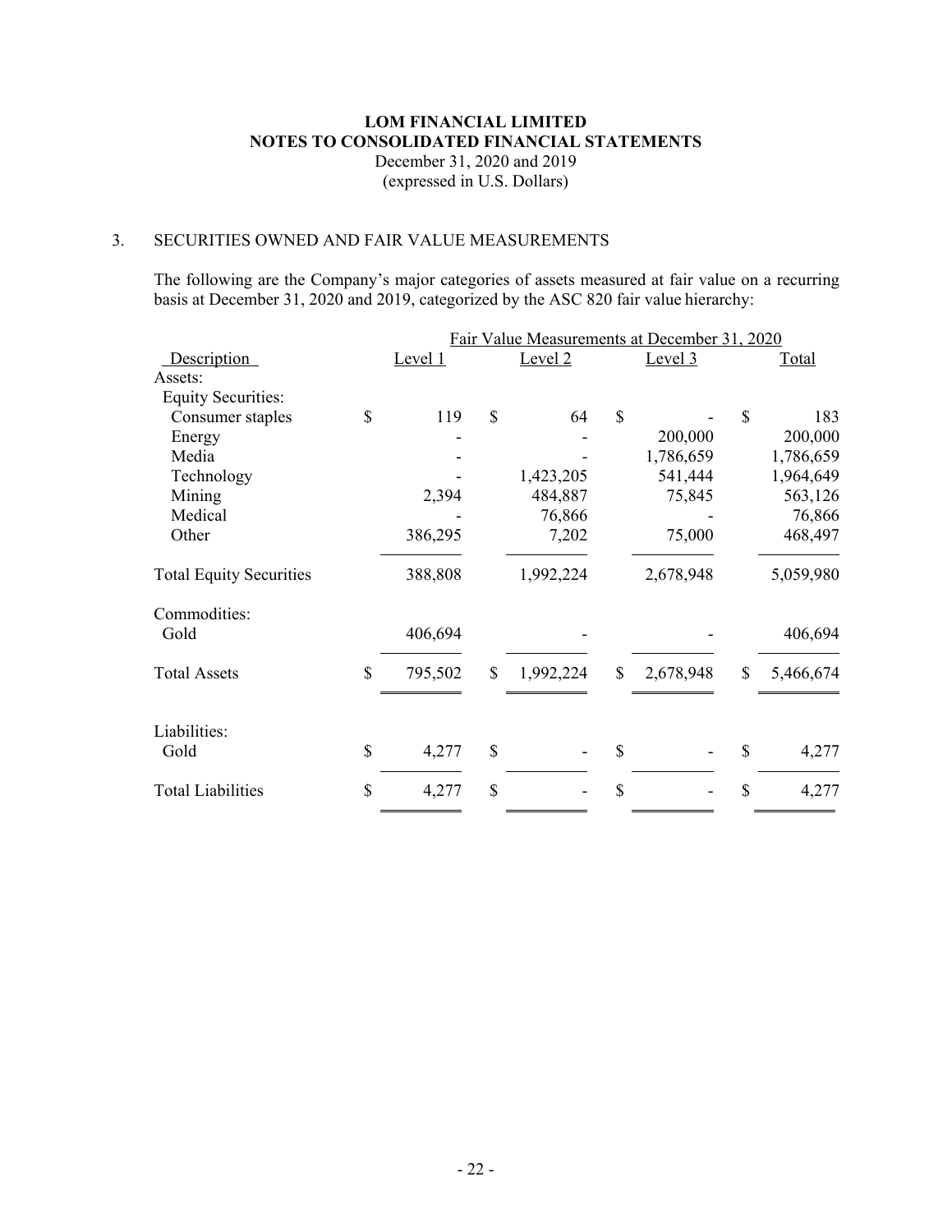#### 3. SECURITIES OWNED AND FAIR VALUE MEASUREMENTS (Cont'd)

|                                | Fair Value Measurements at December 31, 2019 |               |           |               |           |              |           |
|--------------------------------|----------------------------------------------|---------------|-----------|---------------|-----------|--------------|-----------|
| Description                    | Level 1                                      |               | Level $2$ |               | Level 3   |              | Total     |
| Assets:                        |                                              |               |           |               |           |              |           |
| <b>Equity Securities:</b>      |                                              |               |           |               |           |              |           |
| Investment exchange            | \$                                           | $\mathcal{S}$ |           | $\mathcal{S}$ | 1,209,767 | $\mathbb{S}$ | 1,209,767 |
| Consumer staples               |                                              |               | 108,630   |               | 100,119   |              | 208,749   |
| Energy                         |                                              |               |           |               | 138,627   |              | 138,627   |
| Media                          |                                              |               |           |               | 2,132,241 |              | 2,132,241 |
| Mining                         | 36                                           |               | 9,269     |               | 186,068   |              | 195,373   |
| Technology                     |                                              |               |           |               | 397,560   |              | 397,560   |
| Other                          | 13,379                                       |               | 7,966     |               | 92,627    |              | 113,972   |
| <b>Total Equity Securities</b> | 13,415                                       |               | 125,865   |               | 4,257,009 |              | 4,396,289 |
| Commodities:                   |                                              |               |           |               |           |              |           |
| Gold                           | 566,773                                      |               |           |               |           |              | 566,773   |
| <b>Total Assets</b>            | \$<br>580,188                                | \$            | 125,865   | $\mathbb{S}$  | 4,257,009 | \$           | 4,963,062 |
| Liabilities:                   |                                              |               |           |               |           |              |           |
| Gold                           | \$<br>16,875                                 | \$            |           | $\mathcal{S}$ |           | \$           | 16,875    |
| <b>Total Liabilities</b>       | \$<br>16,875                                 | \$            |           | $\mathcal{S}$ |           | \$           | 16,875    |

The following is a reconciliation of the beginning and ending balances for the Company's assets measured at fair value on a recurring basis using significant unobservable inputs (Level 3) during the year ended December 31, 2020 and 2019:

|                                                                                          |    | 2020        |          | 2019       |
|------------------------------------------------------------------------------------------|----|-------------|----------|------------|
| Assets:                                                                                  |    |             |          |            |
| Balance, January 1                                                                       | \$ | 4,257,009   | S        | 3,930,600  |
| Transfers from level 3 to level 1                                                        |    | (100, 119)  |          |            |
| Purchases                                                                                |    | 87,199      |          | 520,821    |
| <b>Sales</b>                                                                             |    | (1,991,818) |          |            |
| Net change in realized gains                                                             |    | 764,347     |          |            |
| Net change in unrealized (losses)/gains                                                  |    | (337,670)   |          | (194, 412) |
| Balance, December 31                                                                     | S  | 2,678,948   | \$       | 4,257,009  |
| Change in unrealized (losses)/gains relating to<br>Investments still held at December 31 | \$ | (337,670)   | <b>S</b> | (194, 412) |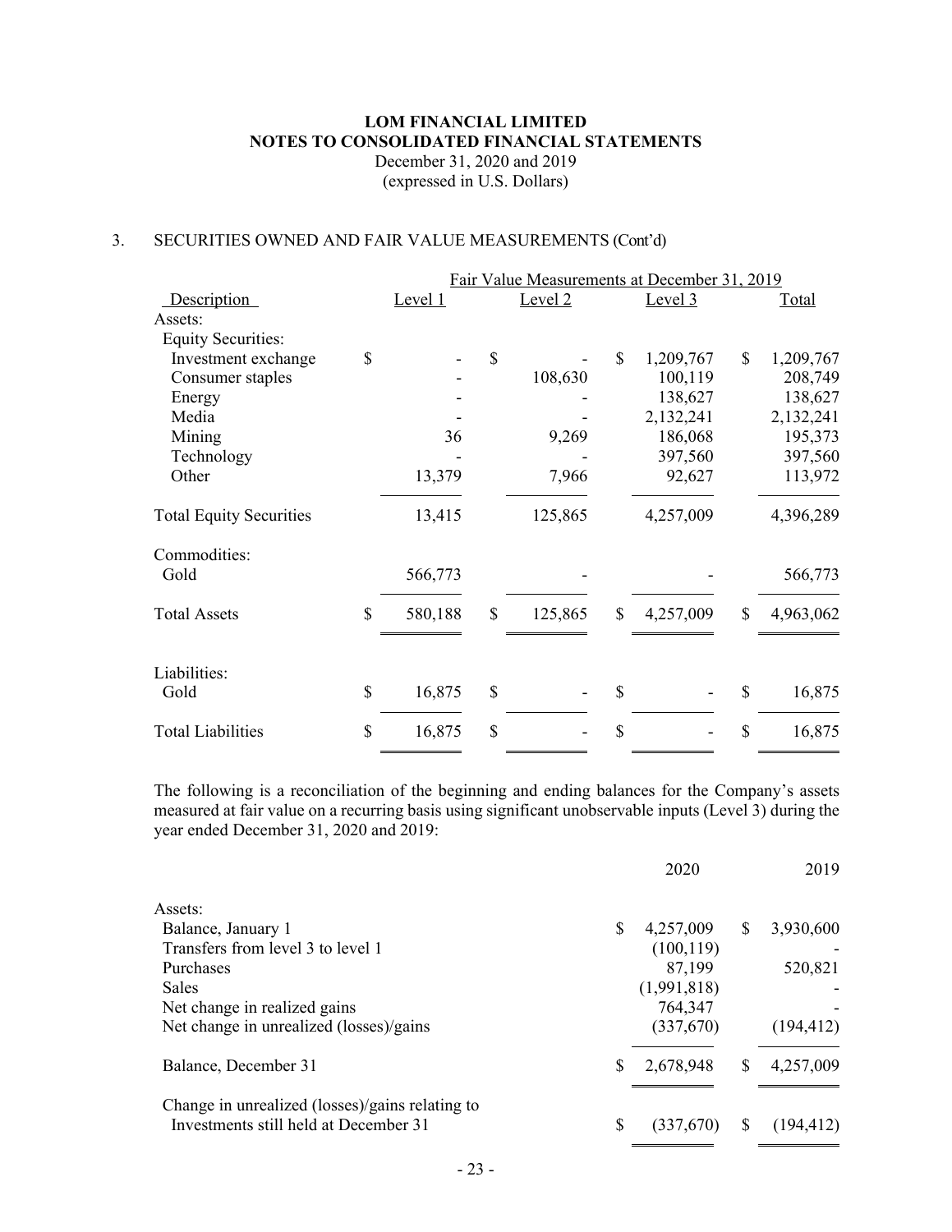#### 3. SECURITIES OWNED AND FAIR VALUE MEASUREMENTS (Cont'd)

The Company has obtained an independent valuation to estimate the fair value of one (2019: three) investment held in privately held security. For purposes of valuing privately held securities, fair value is defined as the amount at which a minority common stock interest in a privately held enterprise could be bought or sold in a current transaction between unrelated willing parties, that is, other than in a forced or liquidation sale. The methodology used in determining fair value uses a variety of factors giving each factor a weighting. When evidence supports a change to the carrying value from the transaction price, adjustments will be made to reflect expected exit values in the investment's principal market under current market conditions.

The media company's valuation is determined by a combination of a single period capitalization method for the property rental segment of the business and a net asset value method for the remainder of the business. At December 31, 2020, the fair value of the Company's investment was determined to be \$1,786,659 (2019 - \$2,132,241).

The holding in the investment exchange was sold in 2020 (2019 - \$1,209,767). In 2019, the shares of the exchange were not traded in an active market and management estimated the fair value by using combination of weightings including the market approach and the income approach. Market approach valuation techniques used included the guideline public company transaction method, guideline own company stock transaction method and guideline public company comparable method and own stock transactions. The income approach method utilized the discounted cash flow method.

The fair value of the remaining Level 3 investments are based on unobservable inputs that are not developed by management, such as investments for which fair value is determined by recent, pending or expected transactions or third-party pricing information without adjustment.

Ongoing reviews are conducted by the Company's management on all privately held securities based on an assessment of the underlying investments from the inception date through the most recent valuation date.

#### *Derivatives*

As of December 31, 2020, the Company was short 21 derivative futures contracts  $(2019 - 12 \text{ contracts})$ consisting of short gold mini futures which would have been used as hedges against quantities of physical gold held in inventory by the Company. These derivatives are traded on recognized commodity exchanges and the Company executes the trades through a broker on a net margin basis, each contract representing 10 fine troy ounces of gold. As of December 31, 2020, the underlying notional value of the short contracts was \$397,971 (2019 - \$587,611) compared to a cost of \$393,694 (2019 - \$570,736) resulting in an unrealized gain of \$4,277 (2019 - \$16,875). Because the contracts are executed on a net margin basis, the Company recorded only the unrealized gain/loss in the financial statements.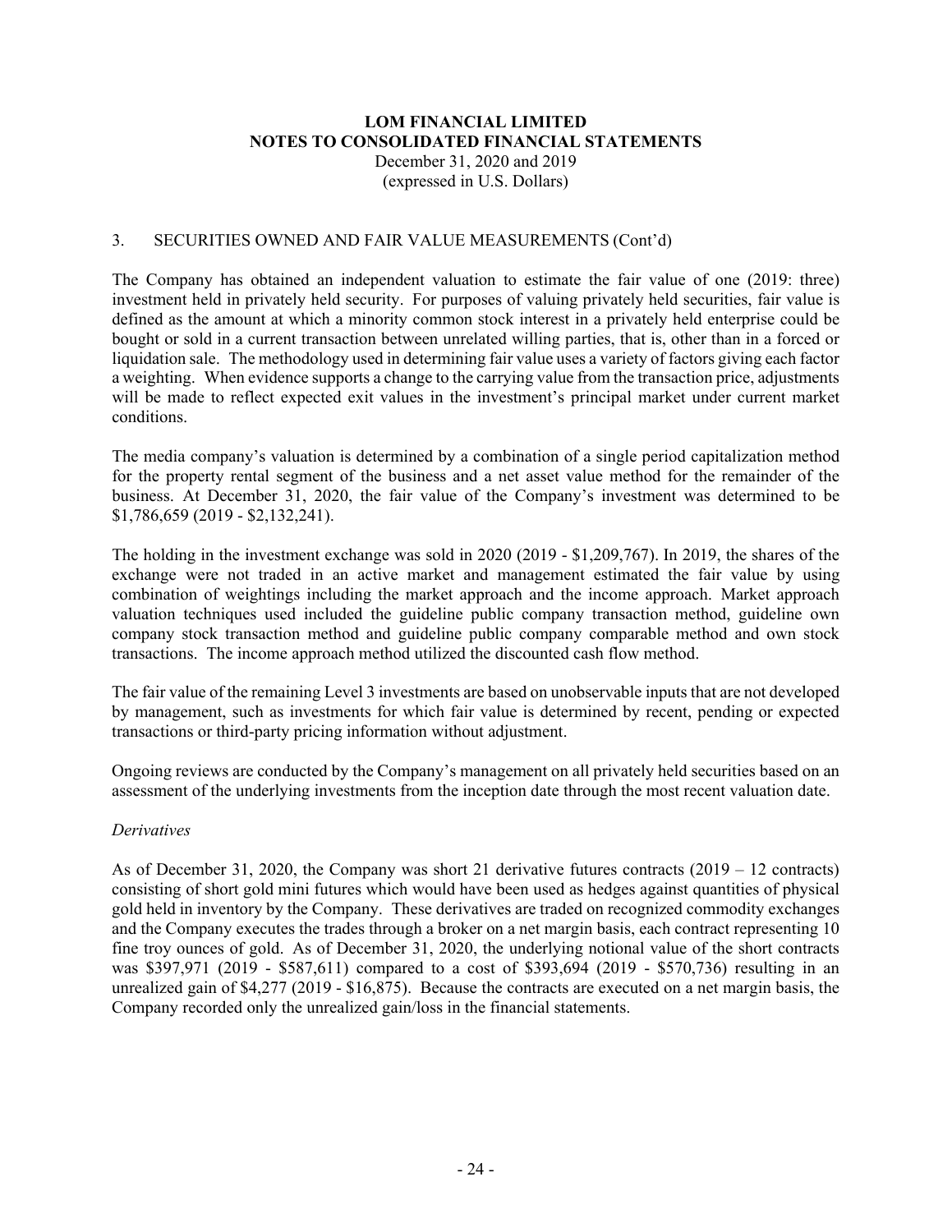#### 3. SECURITIES OWNED AND FAIR VALUE MEASUREMENTS (Cont'd)

At December 31, 2020, the volume of the Company's derivative activities based on their notional amounts and number of contracts, categorized by primary underlying risk, are as follows:

| Primary Underlying Risk        | Underlying        | Number       |
|--------------------------------|-------------------|--------------|
| Commodities                    | Contract Size     | of Contracts |
|                                | 10 ounces of Fine |              |
| <b>Short Gold Mini Futures</b> | Trov Gold         | 181          |

During the year ended December 31, 2020, the Company recorded (losses) of \$(52,289) (2019 – \$(33,661)) from derivative trades, hedging its physical gold held for resale to customers.

#### 4. EQUITY INVESTMENT IN AFFILIATE

|           | 2020                      | 2019 |
|-----------|---------------------------|------|
| Affiliate | $$1,606,396$ $$1,394,656$ |      |

The Company owns 127,750 (35.29%) (2019 - 127,750 (35.29%)) ordinary shares of an affiliate, which is accounted for under the equity method. The Company also engages in certain transactions with this affiliate (See Note 8).

The affiliate provides management services through its wholly owned subsidiaries. The Company's share of the net income of this company for the year ended December 31, 2020 was \$211,740 (2019  $-$  \$250,966). The Company received a dividend in 2020 of \$Nil (2019 - \$127,750) which was recorded as a reduction in the carrying value of the investment on the consolidated balance sheet.

Components of net change in investments recorded under the equity method:

|                              | 2020      |    | 2019      |
|------------------------------|-----------|----|-----------|
| Opening balance, January 1   | 1,394,656 | \$ | 1,271,440 |
| Net income                   | 211,740   |    | 250,966   |
| Dividends received           |           |    | (127,750) |
| Net change                   | 211,740   |    | 123,216   |
| Closing balance, December 31 | 1,606,396 | S. | 1,394,656 |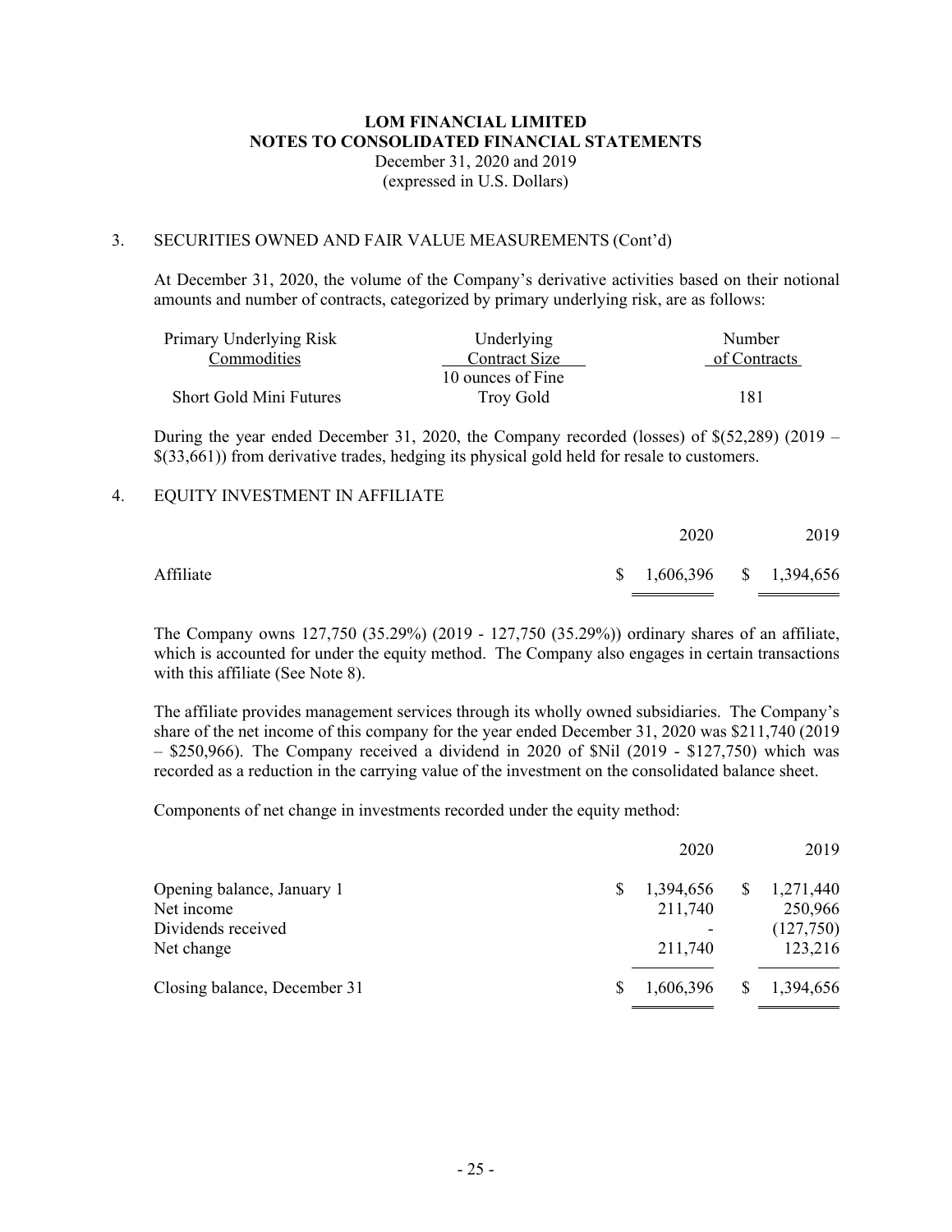# **LOM FINANCIAL LIMITED NOTES TO CONSOLIDATED FINANCIAL STATEMENTS**

December 31, 2020 and 2019 (expressed in U.S. Dollars)

#### 5. PROPERTY AND EQUIPMENT

Property and equipment consist of the following:

|                                     |     |            |              | Accumulated  |              | Net Carrying |
|-------------------------------------|-----|------------|--------------|--------------|--------------|--------------|
| 2020                                |     | Cost       |              | Depreciation |              | Value        |
| <b>Buildings</b>                    | \$. | 10,470,898 | <sup>S</sup> | (4,692,581)  | \$           | 5,778,317    |
| Freehold land                       |     | 2,008,192  |              |              |              | 2,008,192    |
| Computer hardware and software      |     | 1,228,089  |              | (1,071,537)  |              | 156,552      |
| Fixtures and fittings               |     | 582,326    |              | (536, 671)   |              | 45,655       |
| Leasehold improvements              |     | 377,694    |              | (305, 949)   |              | 71,745       |
| Equipment                           |     | 385,261    |              | (277, 715)   |              | 107,545      |
|                                     | \$. | 15,052,459 | \$.          | (6,884,453)  | $\mathbb{S}$ | 8,168,006    |
|                                     |     |            |              | Accumulated  |              | Net Carrying |
| 2019                                |     | Cost       |              | Depreciation |              | Value        |
|                                     |     |            |              |              |              |              |
| <b>Buildings</b>                    | \$. | 10,470,898 | \$.          |              | \$           | 6,040,663    |
| Freehold land                       |     | 2,008,192  |              | (4,430,235)  |              | 2,008,192    |
| Computer hardware and software      |     | 1,163,893  |              | (1,008,161)  |              | 155,732      |
| Fixtures and fittings               |     | 582,325    |              | (507, 387)   |              | 74,938       |
|                                     |     | 378,289    |              | (278, 358)   |              | 99,931       |
| Leasehold improvements<br>Equipment |     | 385,261    |              | (242, 451)   |              | 142,810      |
|                                     | \$  | 14,988,858 | \$           | (6,466,592)  | \$           | 8,522,266    |

During the year ended December 31, 2020, the Company disposed of property and equipment to the value of \$Nil (2019 - \$3,008) with accumulated depreciation of \$Nil (2019 - \$2,590) realizing a profit of \$Nil (2019 - \$563).

#### 6. SHARE CAPITAL AND ADDITIONAL PAID-IN CAPITAL

The Board of Directors authorized the Company in 2020 to purchase up to 500,000 of its own shares from existing shareholders at no fixed price per share and that the shares repurchased be retired. Such repurchase is subject to appropriate market conditions and repurchases will only be made in the best interest of the Company. During the year, the Company repurchased  $287,930$  ( $2019 - 395,650$ ) shares in the open market at an average price of \$2.78 (2019 - \$2.77) per share, for cash. These shares were immediately retired upon repurchase.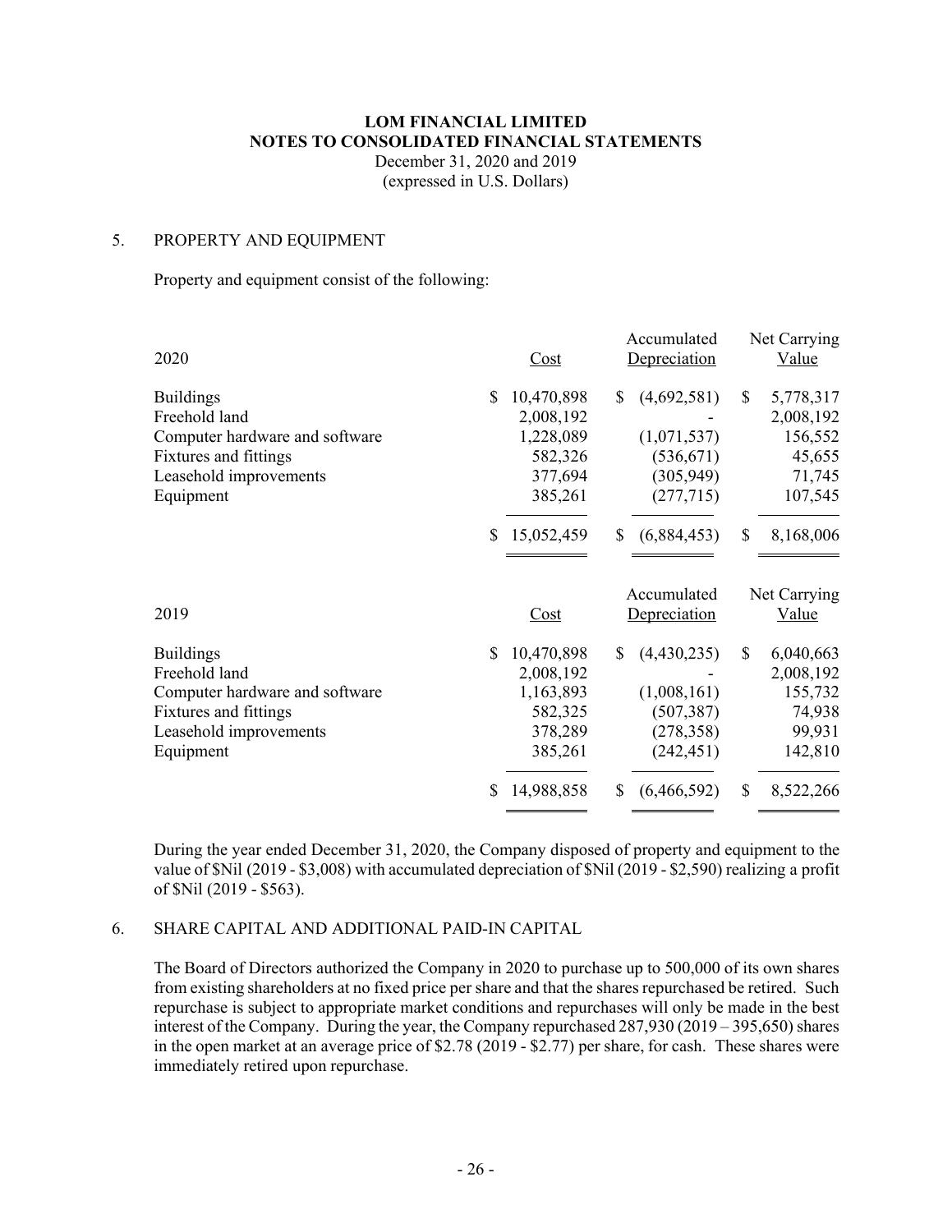#### **LOM FINANCIAL LIMITED NOTES TO CONSOLIDATED FINANCIAL STATEMENTS** December 31, 2020 and 2019

(expressed in U.S. Dollars)

#### 7. ASSETS UNDER MANAGEMENT

Cash,securities and properties held in theCompany'srole as custodian for customers are not included in the consolidated balance sheet as they are not the property of the Company. The Company is licensed by the Bermuda Monetary Authority under the Investment Business Act of 2003 and approved to hold client assets. The assets under management include LOM's investments, the LOM Sponsored Funds and the clients' investments which are included in the LOM Sponsored Funds. The fair value of assets under management as of December 31, 2020 is approximately \$1.27 billion (2019 - \$1.2 billion).

# 8. RELATED PARTY TRANSACTIONS

During the year, the Company earned broking fee revenue from accounts in which related parties have an interest of \$315,505 (2019 - \$146,345). The Company also paid interest of \$19,220 (2019 - \$17,398) and received interest of \$272,643 (2019 - \$472,820) from these same accounts.

During the year, the Company had transactions with shareholders who are also directors and employees of the Company. These transactions consisted of commission expenses of \$2,489,772 (2019 - \$2,210,066).

During the year, the Company earned rent and service charge income from related parties of \$212,750 (2019 - \$264,392). In addition, the Company also earned \$174,114 (2019 - \$167,938) for information technology services, accounting and administration services recorded in other income, of which \$46,181 (2019 - \$44,146) is still outstanding at year end. During the year, the Company paid \$48,099 (2019 - \$47,027) for corporate services, recorded in professional fees, provided by St Georges Services Limited. However, \$11,975 (2019 – \$10,550) of this amount, related to payments for annual government fees.

During the year, the Company earned management and performance fees of \$2,464,070 (2019 - \$2,435,682) from the LOM Sponsored Funds, of which \$640,471 (2019 - \$686,370) was included in accounts receivable at year end. The Company is also the custodian for the LOM Sponsored Funds and received a custodial fee, recorded in administrative and custody fees, of \$59,819 (2019 -\$58,674) for these services, of which \$16,791 (2019 - \$15,922) was included in accounts receivable at year end. The Company also earned director fees of \$60,000 (2019 - \$60,000) from the LOM Sponsored Funds, with the balance outstanding at year end.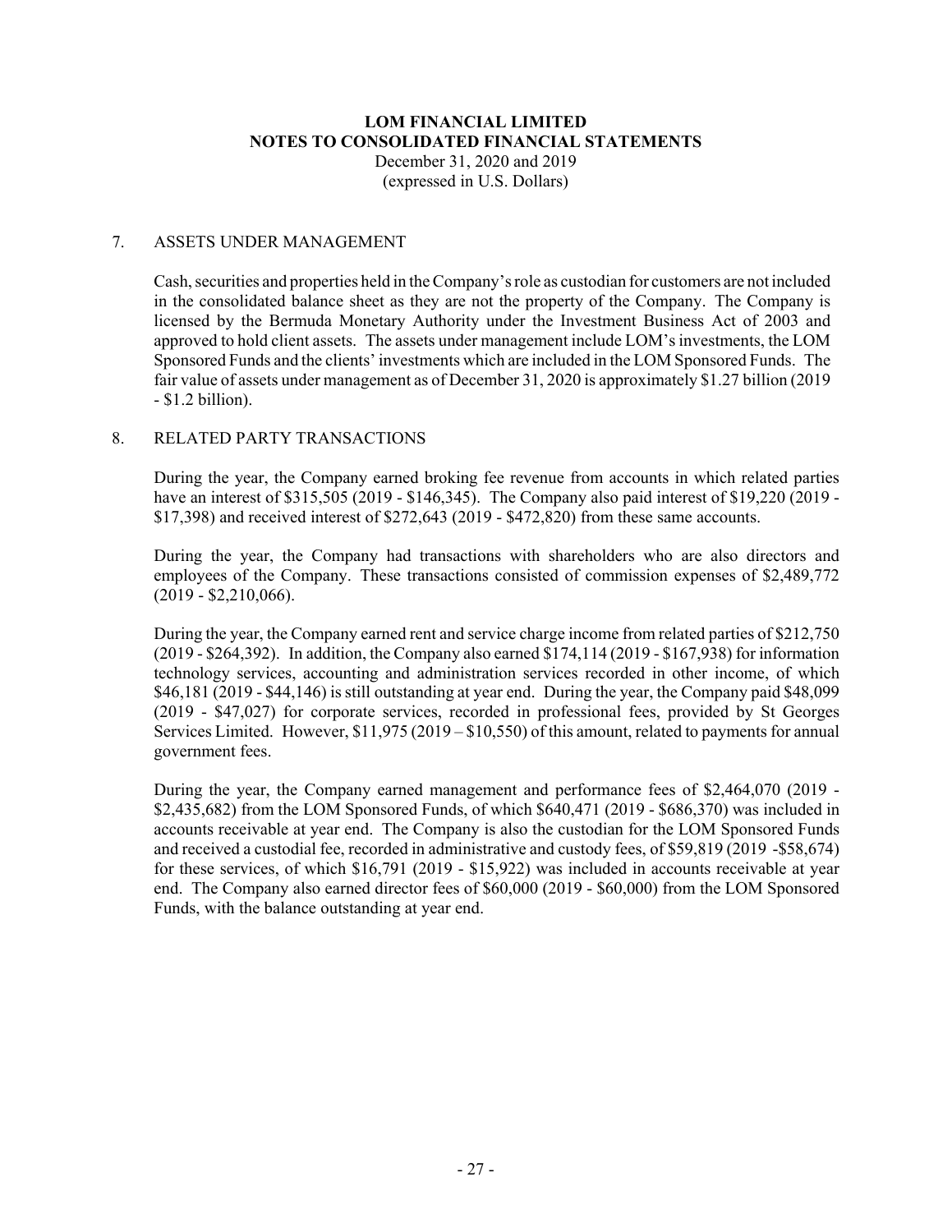#### 9. OFF-BALANCE SHEET AND OTHER RISKS

In the normal course oftrading, theCompany is party to certain financial instruments with off-balance sheet risk, where the risk of potential loss due to changes in the market ("market risk") or failure of the other party to the transaction to perform (credit risk) exceeds the related amounts recorded. The Company attempts to manage these risks on an aggregate basis along with the risks associated with its investing activities as part of its overall risk management policies. Refer to Note 13 for client related off-balance sheet risks.

#### *Credit Risk*

The Company is potentially subject to credit risk associated with its cash and cash equivalents and securities owned. The Company's credit risk is equal to the replacement cost at the then-estimated fair value of the instrument, less recoveries. As the Company places its cash and cash equivalents and securities with major international and local financial institutions, management believes that the risk of incurring losses on these financial instruments is remote and that losses, if any, would not be material.

#### *Liquidity Risk*

The Company is potentially subject to liquidity risk on some of its non-marketable or illiquid securities owned. As a result, the Company may be unable to realize the full fair value of these securities since it may not be able to liquidate its positions in a timely manner.

#### *Market Risk*

The Company is subject to market risk on its securities owned. As a result of changes in market conditions, the values of these financial instruments will fluctuate.

#### *Currency Risk*

From time to time, the Company holds positions that are exposed to changes in foreign exchange rates (currency risk) whose gains or losses may exceed the related amounts recorded. The fair value may change based on the fluctuations in the value of these underlying currencies.

#### 10. BANK LOAN

This loan with FirstCaribbean International Bank (Bahamas) Limited was to assist in the purchase of an office building in The Bahamas. The initial loan of \$900,000 USD carries an interest rate of USD 3Month Libor plus 4.50%. The loan is to be amortized over 10 years but repayable in a term of 5 years with monthly repayments of \$7,500 plus interest and a balloon payment of \$450,000 due at maturity plus any other outstanding amounts owing. A paydown of \$400,000 was made against the loan in May 2019. Total interest expense in relation to the bank loan was \$15,416 for the year ended December 31, 2020 (2019 - \$35,451).

The bank loan is secured by a registered First Demand Mortgage over the property located at #3 Pineapple Grove, Old Fort Bay, Nassau, Bahamas.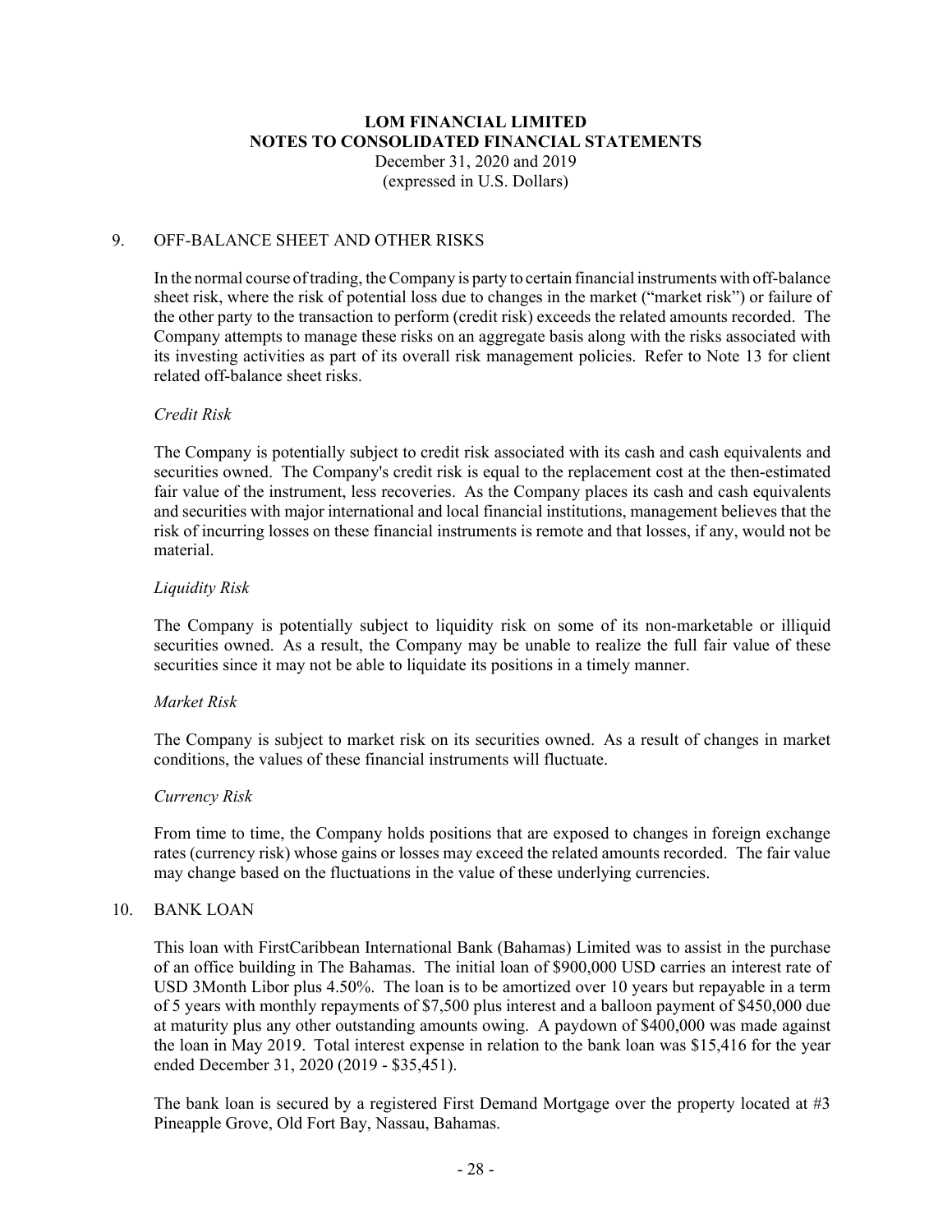# **LOM FINANCIAL LIMITED NOTES TO CONSOLIDATED FINANCIAL STATEMENTS** December 31, 2020 and 2019

(expressed in U.S. Dollars)

# 11. FUTURE LEASE PAYMENTS

The Company leases office space under operating leases for certain of its operations. Future annual minimum lease payments (excluding real estate taxes and maintenance costs) are as follows:

| For the Years Ending<br>December 31, | Amount                                 |
|--------------------------------------|----------------------------------------|
| 2021<br>2022<br>2023<br>2024         | 133,107<br>128,852<br>69,025<br>34,513 |
| Total                                | 365,497                                |

Operating lease rent expense (including real estate taxes and maintenance costs) were \$209,343 (2019  $-$  \$190,326).

#### 12. INCOME TAXES

The Company accounts for income taxes in accordance with ASC 740 "Income Taxes" ("ASC 740"). ASC 740 clarifies the accounting for uncertainty in income taxes recognized in financial statements and requires the impact of a tax position to be recognized in the financial statements if that position is more likely than not of being sustained by the taxing authority. ASC740 also provides guidance on de-recognition, classification, interest and penalties, accounting in interim periods, disclosure and transition.

The Company is not subject to, and does not anticipate becoming subject to, income taxes in any jurisdiction in which it currently operates, other than in the United Kingdom and the Philippines. LOM (UK) Limited and Global Admin Inc. are subject to income taxes. The Company has assessed and concluded that, no uncertain tax positions were required to be recorded, and the Company has not recognized any penalties, interest or any tax effect related to uncertain tax positions.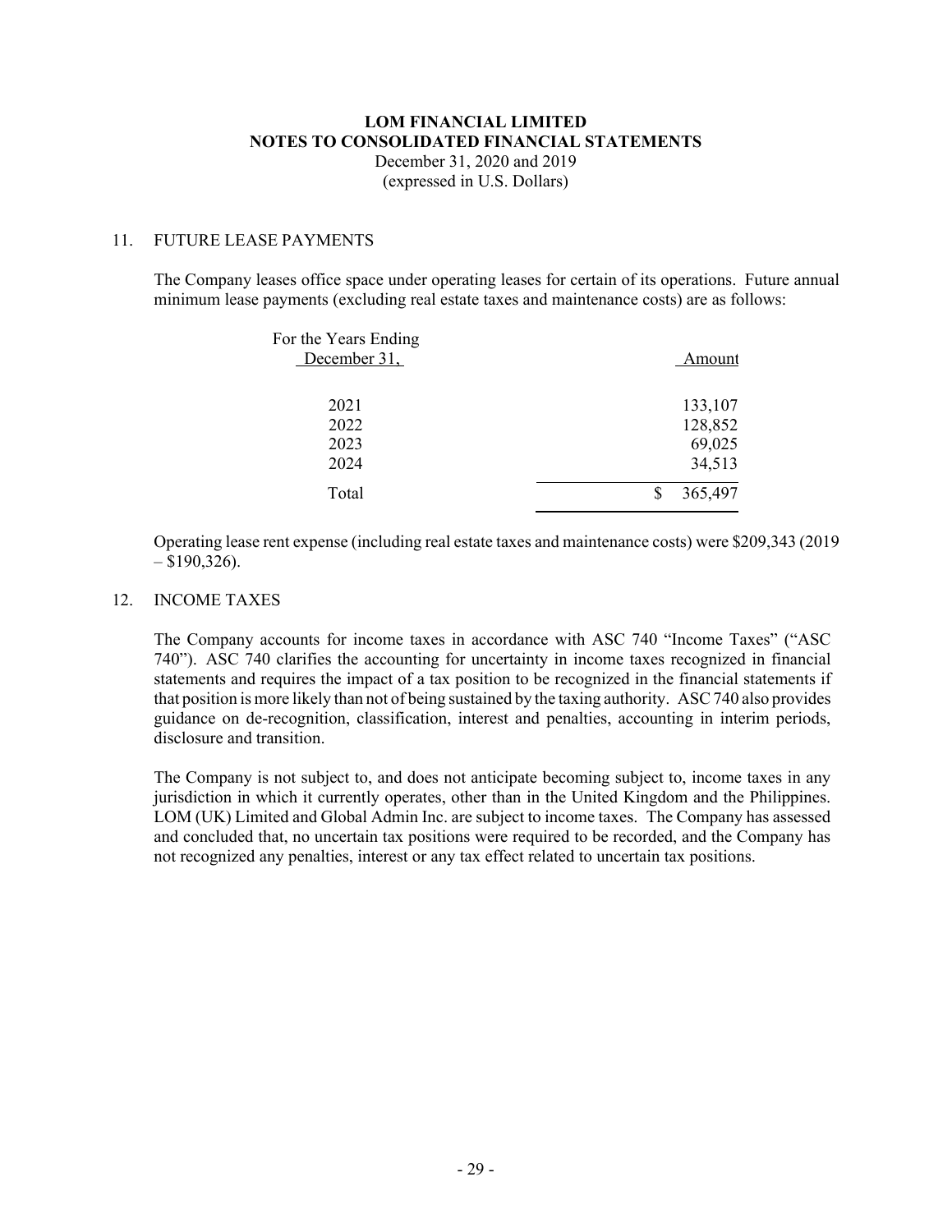# **LOM FINANCIAL LIMITED NOTES TO CONSOLIDATED FINANCIAL STATEMENTS** December 31, 2020 and 2019

(expressed in U.S. Dollars)

#### 12. INCOME TAXES (Cont'd)

A reconciliation of the statutory income tax rates applied to the Company's net income from LOM (UK) Limited for the years ended December 31, 2020 and 2019 is as follows:

Provision for income taxes consist of the following:

|                                                                                             |    | 2020      |   | 2019      |
|---------------------------------------------------------------------------------------------|----|-----------|---|-----------|
| Income tax benefit for foreign operations at statutory<br>rate in effect of 19% (2019: 19%) | \$ | 32,333    | S | 21,795    |
| Non-deductible expenses                                                                     |    | 2,528     |   | 4,667     |
| Capital allowance in excess of depreciation                                                 |    | (35, 554) |   | (14,910)  |
| Unutilized tax losses carried forward                                                       |    | 693       |   | (11, 552) |
| Deferred tax movement                                                                       |    | 32,347    |   | (54, 770) |
| Current tax charge/(credit) for the year                                                    | S  | 32,347    |   | (54,770)  |

Tax losses of \$178,821 (2019: \$366,003) are available to carry forward to offset against future profits. The standard rate of tax applied to the reported result on ordinary activities is 19% (2019: 19%).

#### 13. COMMITMENTS, CONTINGENCIES AND OFF-BALANCE SHEET RISK

#### *Client Activities*

In the normal course of business, the Company's client activities include execution, settlement, and financing of various client securities and commodities transactions. These activities may expose the Company to off-balance sheet risk in the event the client is unable to fulfill its contractual obligations and the Company has to sell the financial instrument underlying the contract at a loss. The Company attempts to mitigate this risk by adhering to strict policies requiring client acceptance procedures prior to the execution of any transactions.

The Company's client securities activities are transacted on either a cash or margin basis. In margin transactions, the Company extends credit to the client collateralized by cash and securities in the client's account. The Company seeks to control the risks associated with its client activities by requiring clients to maintain margin collateral in compliance with various regulatory, exchange, and internal guidelines. The Company monitors required margin levels daily and, pursuant to such guidelines, requires the clients to deposit additional collateral or reduce positions when necessary.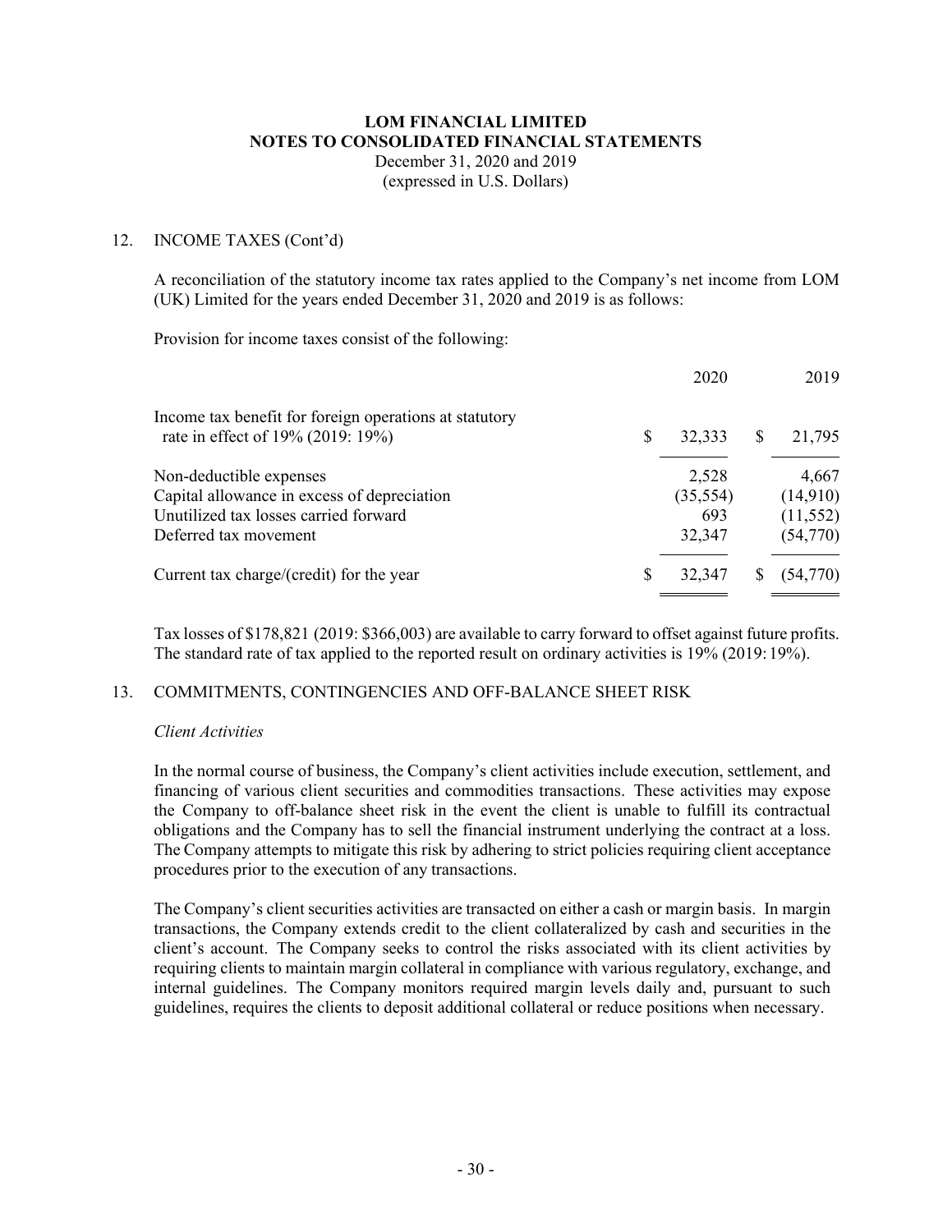#### 13. COMMITMENTS, CONTINGENCIES AND OFF-BALANCE SHEET RISK (Cont'd)

#### *Client Activities (cont'd)*

Such transactions may expose the Company to significant off-balance sheet risk in the event the margin is not sufficient to fully cover losses which clients may incur.

In the event the client fails to satisfy its obligations, the Company may be required to purchase orsell the collateral at prevailing market prices in order to fulfill the client's obligations. The Company records client transactions on a transaction date basis, which is generally the day of the trade. The Company is therefore exposed to risk of loss on these transactions in the event of the client's or broker's inability to meet the terms of their contracts in which case the Company may have to purchase or sell financial instruments at prevailing market prices.

#### *Counterparty Risk*

In the event counterparties to the transactions do not fulfill their obligations, the Company may be exposed to significant credit risk to the extent such obligations are unsecured. The Company's policy is to monitor its market exposure and counterparty risk through the use of a variety of credit exposure reporting and control procedures.

#### *Legal Proceedings*

From time to time, the Company is involved in various legal proceedings, including arbitration proceedings, and/or regulatory inquiries that arise in the normal course of business. These matters generally relate to specific client accounts and/or transactions and may include requests for information on or from officers of the Company. In the opinion of management, the aggregate amount of any potential liability arising from such matters is not expected to have a material effect on the Company's financial position or results of operations. Management is unaware of any outstanding legal claims.

#### *Regulatory Restrictions*

The Company's business operations are strictly regulated under the laws of Bermuda and Bahamas, and other jurisdictions that the Company operates and has business relationships. Compliance with many of the regulations applicable to the Company involves a number of risks, particularly in areas where applicable regulations may be subject to interpretation. In the event of non-compliance with an applicable regulation, securities regulators may institute administrative or judicial proceedings that may result in censure, fines, civil penalties, issuance of cease-and-desist orders, deregistration or suspension of the non-compliant company. It could even lead to the suspension or disqualification of the Company officers or employees, or other adverse consequences. The imposition of such penalties or orders on the Company could in turn have a material adverse effect on the Company's operating results and financial condition.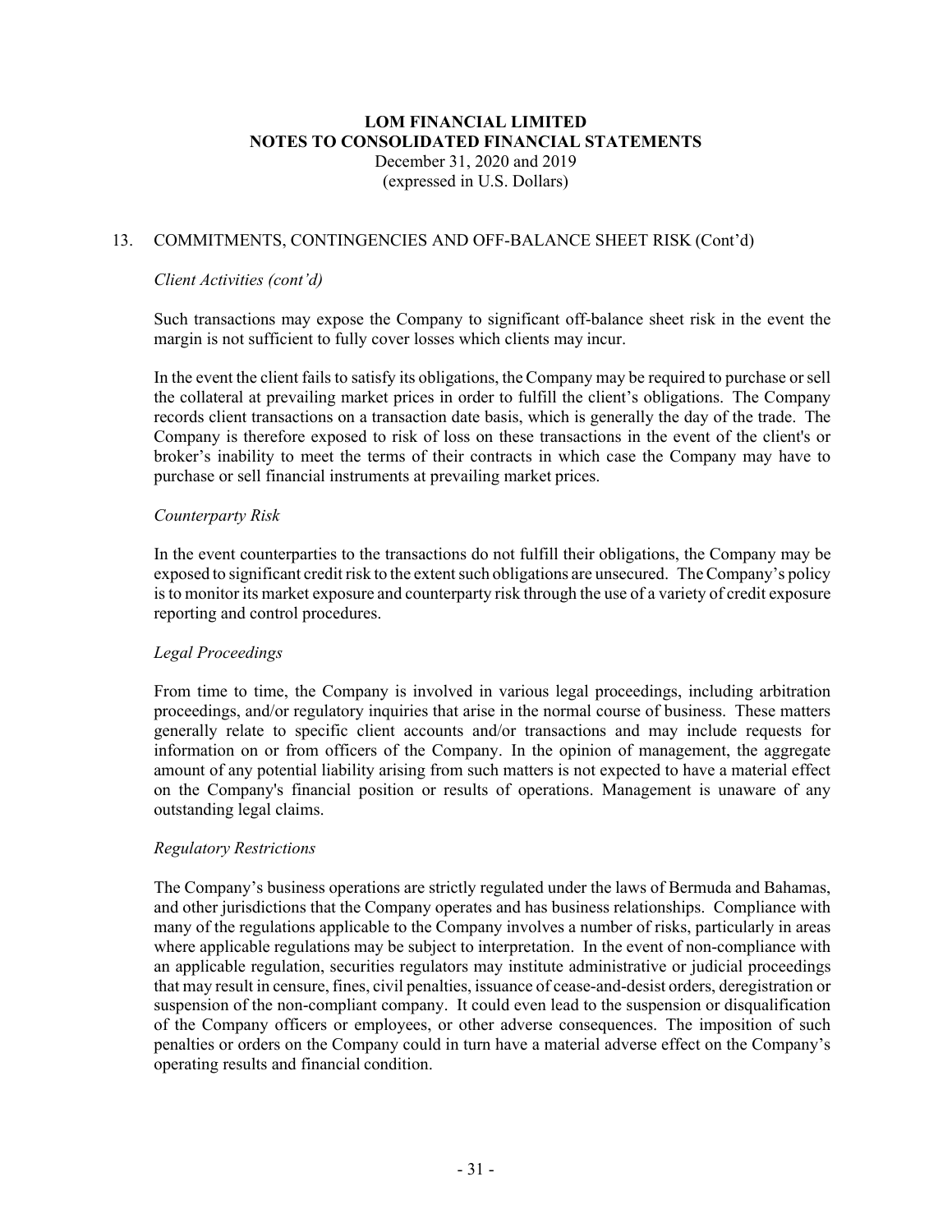#### 13. COMMITMENTS, CONTINGENCIES AND OFF-BALANCE SHEET RISK (Cont'd)

#### *Minimum Regulatory Capital*

Certain subsidiaries of the Company are required to maintain a regulatory capital amount to satisfy the domiciliary regulator. Those minimum amounts are as follows:

| LOM Financial (Bermuda) Limited     | \$250,000 |
|-------------------------------------|-----------|
| <b>LOM Asset Management Limited</b> | \$250,000 |
| Global Custody and Clearing Limited | \$250,000 |
| LOM Financial (Bahamas) Limited     | \$300,000 |

As of December 31, 2020 and 2019, the above subsidiaries met their minimum regulatory capital amount.

#### *Futures Contracts*

Futures contracts provide reduced counterparty risk to the Company since futures are exchangetraded; and the exchange's clearinghouse, as the counterparty to all exchange-traded futures, guarantees the futures against default. For futures contracts where the Company takes a short position, a gain, limited to the original fair value of the contract, or a loss, unlimited in size, will be recognized upon the termination of the futures contract. Short futures contracts represent obligations of the Company to deliver specified securities or commodities at contracted prices and thereby create a liability to repurchase the securities or commodity in the market at prevailing prices. Accordingly, these transactions involve, to varying degrees, elements of market risk, as the Company's ultimate obligation to satisfy the sale of securities sold short may exceed the amount recognized in the statement of financial condition.

#### 14. SEGMENT INFORMATION

The Company operates its business in segments which have been segregated based on products and services reflecting the way that management organizes the segments within the business for making operating decisions and assessing performance.

#### *Measurement of Segment Income and Segment Assets*

The Company evaluates each segment's performance based on its contribution to consolidated net income. The accounting policies of the reportable segments are the same as those described in the summary of significant accounting policies.

#### *Factors Management Used to Identify the Company's Reportable Segment*

Management monitors performance based on individual companies. The description of these companies is included in Note 1 to the consolidated financial statements. Intersegment revenue and expenses are allocated based on contractual terms that may not necessarily be at arm's length.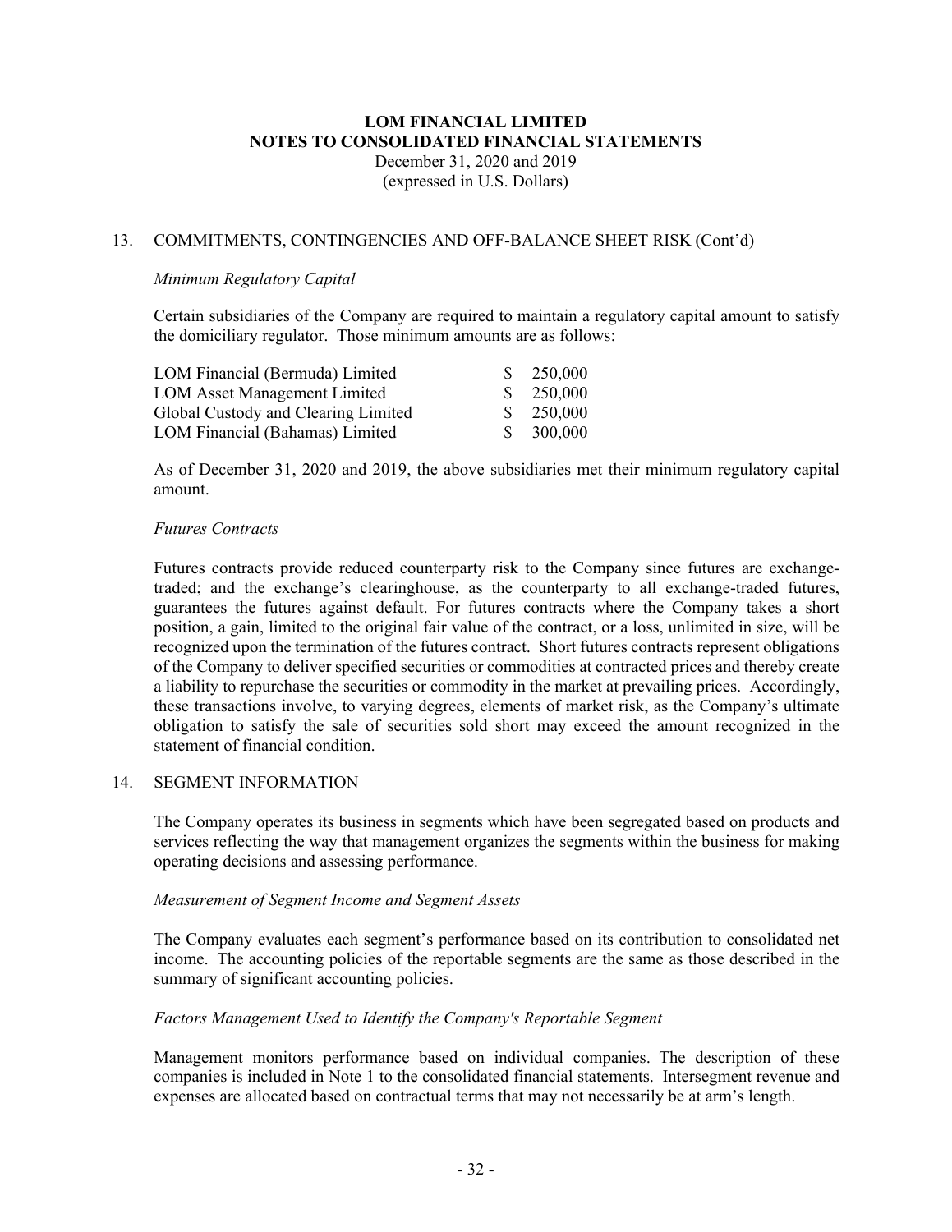#### **LOM FINANCIAL LIMITED NOTES TO CONSOLIDATED FINANCIAL STATEMENTS** December 31, 2020 and 2019

(expressed in U.S. Dollars)

#### 14. SEGMENT INFORMATION (Cont'd)

Intersegment revenue relates to recharges between LOMFL's wholly-owned subsidiaries for information technology charges, administrative expenses and rent. These are charged at estimated current market prices. Revenues from segments below the quantitative thresholds for disclosure prescribed by U.S. GAAP are attributable to three operating segments and are aggregated and included in the other operating segment. These operating segments include LOM Corporate Finance Ltd., LOM (UK) Limited and Global Admin Inc.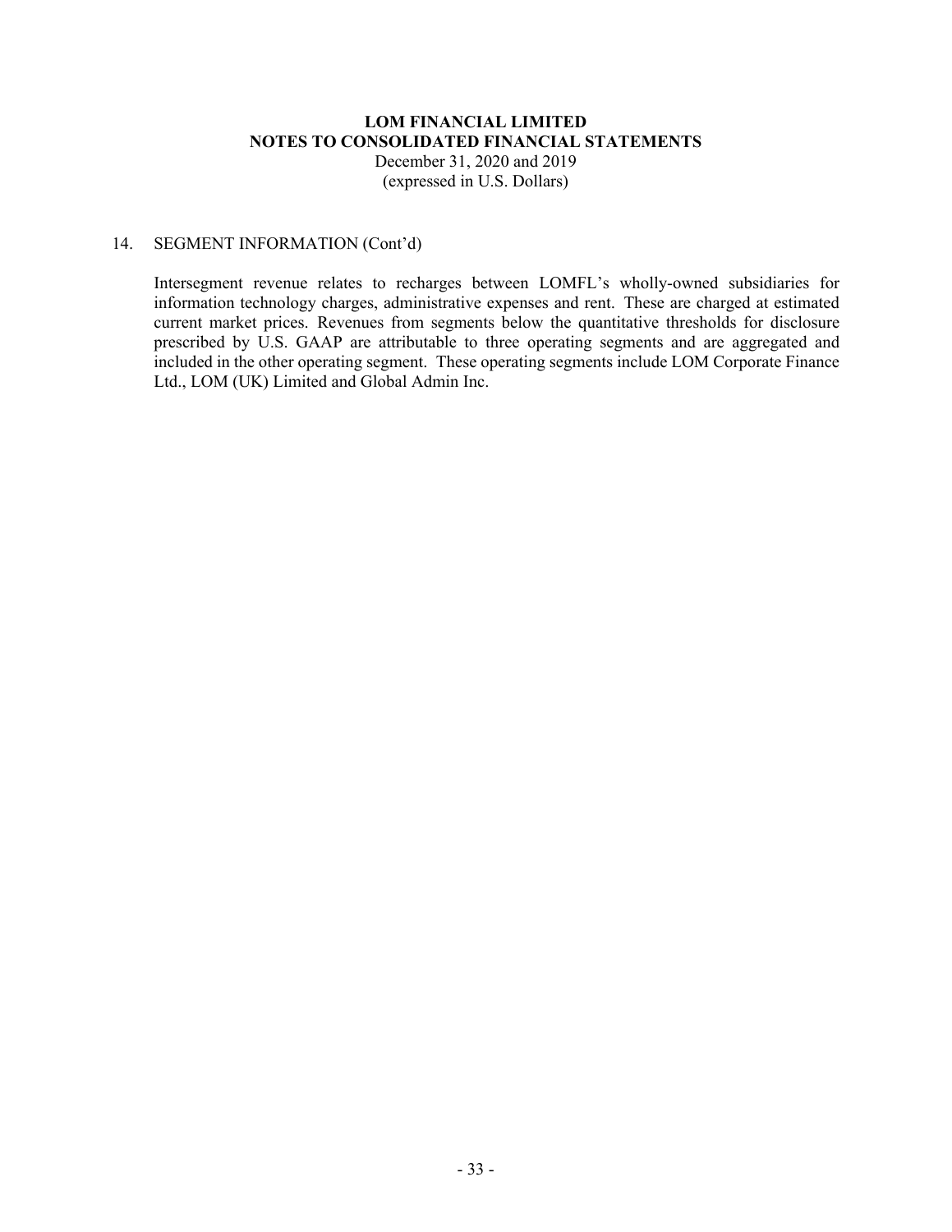# **LOM FINANCIAL LIMITED NOTES TO CONSOLIDATED FINANCIAL STATEMENTS**

December 31, 2020 and 2019 (expressed in U.S. Dollars)

# 14. SEGMENT INFORMATION (Cont'd)

|                                     |    | LOM<br>Financial                         |              | <b>LOM</b><br>Financial           |              | <b>LOM</b> Asset                   |               | Global<br>Custody                |    | <b>LOM</b>                        |     | LOM                                |               |                                        |                             |                   |
|-------------------------------------|----|------------------------------------------|--------------|-----------------------------------|--------------|------------------------------------|---------------|----------------------------------|----|-----------------------------------|-----|------------------------------------|---------------|----------------------------------------|-----------------------------|-------------------|
| 2020                                |    | (Bermuda)<br>Limited<br><u>(Bermuda)</u> |              | (Bahamas)<br>Limited<br>(Bahamas) |              | Management<br>Limited<br>(Bermuda) |               | Clearing<br>Limited<br>(Bermuda) |    | Financial<br>Limited<br>(Bermuda) |     | Properties<br>Limited<br>(Bermuda) |               | Other UK/<br>(Bermuda/<br>Philippines) | Eliminations                | <b>Total</b>      |
| Revenues from<br>External customers |    | \$3,510,517                              | <sup>S</sup> | 4,713,728                         | \$           | 3,647,821                          | \$            | 1,819,083                        | -S | 597,146 \$                        |     | 582,026                            | <sup>\$</sup> | 2,737,412 \$                           |                             | $-$ \$ 17,607,733 |
| Intersegment revenue                |    | 766,793                                  |              | 128,754                           |              |                                    |               | 2,154,136                        |    | $\sim$                            |     | 369,572                            |               | 919,030                                | (4,338,285)                 |                   |
| Total revenue                       | S. | 4,277,310                                | <sup>S</sup> | 4,842,482                         | <sup>S</sup> | 3,647,821                          | $\mathcal{S}$ | 3,973,219 \$                     |    | 597,146 \$                        |     | 951,598                            | <sup>S</sup>  | 3,656,442                              | $(4,338,285)$ \$ 17,607,733 |                   |
| Depreciation                        | \$ | 23,076 \$                                |              | 1,852 \$                          |              |                                    | $-$ \$        | 35,267 \$                        |    | $\sim$                            | - S | 332,456 \$                         |               | 25,210 \$                              | $-$ \$                      | 417,861           |
| Operating expenses                  |    | 4,344,050                                |              | 2,983,440                         |              | 2,857,485                          |               | 4,030,172                        |    | 522,804                           |     | 1,285,601                          |               | 1,094,497                              | (4,338,285)                 | 12,779,764        |
| Segment (loss) income               |    | (66,740)                                 |              | 1,859,042                         |              | 790,336                            |               | (56, 953)                        |    | 74,342                            |     | (334,003)                          |               | 2,529,598                              |                             | 4,795,622         |
| Identifiable assets                 |    | 1,053,165                                |              | 1,245,105                         |              | 1,279,632                          |               | 2,978,151                        |    | 24,511,499                        |     | 7,881,899                          |               | 3,527,526                              | (17, 179, 599)              | 25,297,378        |
| Property and equipment              |    | 58,846                                   |              | 1,227                             |              |                                    |               | 89,667                           |    |                                   |     | 7,957,484                          |               | 60,782                                 |                             | 8,168,006         |
| Capital expenditures                |    |                                          |              |                                   |              |                                    |               | 55,897                           |    |                                   |     |                                    |               | 7,704                                  |                             | 63,601            |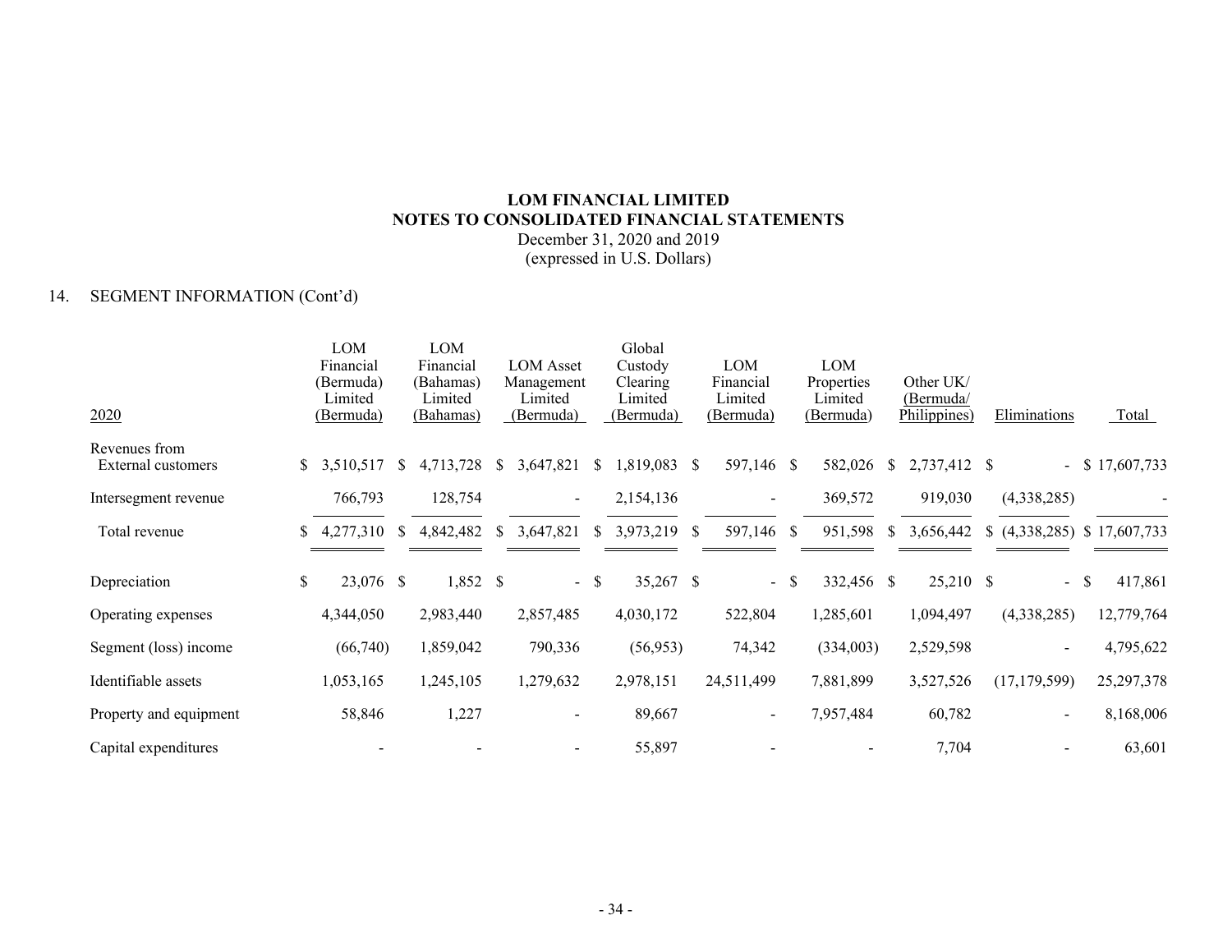# **LOM FINANCIAL LIMITED NOTES TO CONSOLIDATED FINANCIAL STATEMENTS**

December 31, 2020 and 2019 (expressed in U.S. Dollars)

# 14. SEGMENT INFORMATION (Cont'd)

|                        |              | LOM         |              | LOM        |    |                  |              | Global       |                          |              |            |              |              |                                |                   |
|------------------------|--------------|-------------|--------------|------------|----|------------------|--------------|--------------|--------------------------|--------------|------------|--------------|--------------|--------------------------------|-------------------|
|                        |              | Financial   |              | Financial  |    | <b>LOM</b> Asset |              | Custody      | LOM                      |              | LOM        |              |              |                                |                   |
|                        |              | (Bermuda)   |              | (Bahamas)  |    | Management       |              | Clearing     | Financial                |              | Properties |              | Other UK/    |                                |                   |
|                        |              | Limited     |              | Limited    |    | Limited          |              | Limited      | Limited                  |              | Limited    |              | (Bermuda/    |                                | Total             |
| 2019                   |              | (Bermuda)   |              | (Bahamas)  |    | (Bermuda)        |              | (Bermuda)    | (Bermuda)                |              | (Bermuda)  |              | Philippines) | Eliminations                   |                   |
| Revenues from          |              |             |              |            |    |                  |              |              |                          |              |            |              |              |                                |                   |
| External customers     | $\mathbb{S}$ | 2,022,792   | <sup>S</sup> | 2,914,556  | \$ | 4,214,240        | <sup>S</sup> | 2,532,078 \$ | 73,102 \$                |              | 755,804 \$ |              | 466,689 \$   |                                | $-$ \$ 12,979,261 |
|                        |              |             |              |            |    |                  |              |              |                          |              |            |              |              |                                |                   |
| Intersegment revenue   |              | 366,336     |              | 60,485     |    | $\sim$           |              | 1,826,674    | $\sim$                   |              | 369,572    |              | 852,949      | (3,476,016)                    |                   |
| Total revenue          |              | \$2,389,128 | <sup>S</sup> | 2,975,041  | S. | 4,214,240        | <sup>S</sup> | 4,358,752 \$ | 73,102                   | <sup>S</sup> | 1,125,376  | <sup>S</sup> | 1,319,638    | $$$ (3,476,016) $$$ 12,979,261 |                   |
|                        |              |             |              |            |    |                  |              |              |                          |              |            |              |              |                                |                   |
|                        |              |             |              |            |    |                  |              |              |                          |              |            |              |              |                                |                   |
| Depreciation           | \$           | $11,031$ \$ |              | $2,156$ \$ |    |                  | $-$ \$       | 46,477 \$    |                          | $-$ \$       | 325,902 \$ |              | 29,638 \$    | - \$                           | 415,204           |
|                        |              |             |              |            |    |                  |              |              |                          |              |            |              |              |                                |                   |
| Operating expenses     |              | 3,156,205   |              | 2,381,574  |    | 3,262,734        |              | 3,572,225    | 501,526                  |              | 1,297,613  |              | 1,077,480    | (3,476,016)                    | 11,773,341        |
| Segment (loss) income  |              | (767, 077)  |              | 593,467    |    | 951,506          |              | 786,527      | (428, 423)               |              | (172, 237) |              | 296,927      |                                | 1,260,690         |
|                        |              |             |              |            |    |                  |              |              |                          |              |            |              |              |                                |                   |
| Identifiable assets    |              | 1,065,530   |              | 775,926    |    | 1,067,004        |              | 3,196,275    | 22,967,863               |              | 8,331,820  |              | 1,038,776    | (17,011,185)                   | 21,432,009        |
|                        |              |             |              |            |    |                  |              |              |                          |              |            |              |              |                                |                   |
| Property and equipment |              | 81,922      |              | 3,079      |    |                  |              | 64,038       | $\overline{\phantom{a}}$ |              | 8,294,940  |              | 78,287       |                                | 8,522,266         |
|                        |              |             |              |            |    |                  |              |              |                          |              |            |              |              |                                |                   |
| Capital expenditures   |              | 72,274      |              |            |    |                  |              | 8,151        |                          |              | 43,740     |              | 74,588       |                                | 198,753           |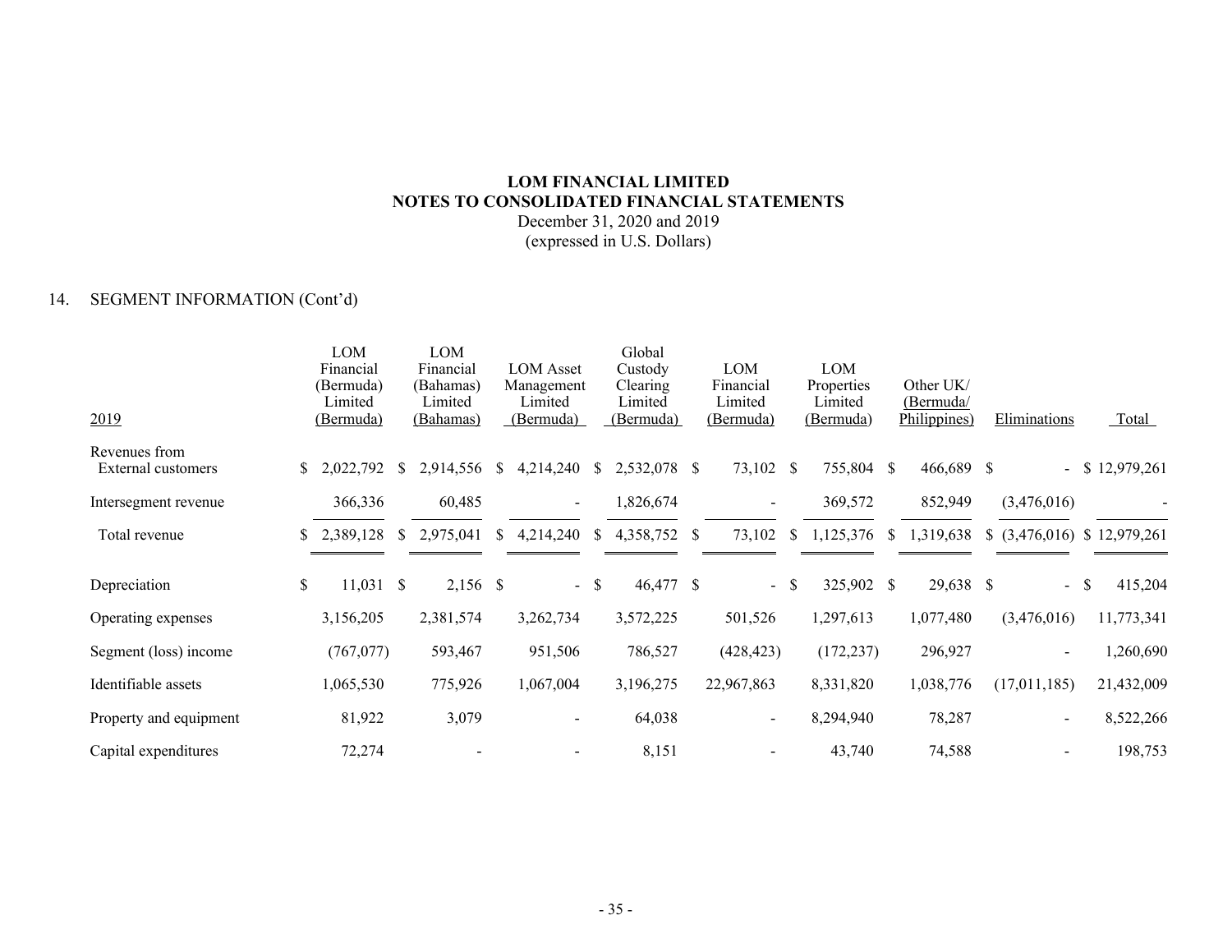#### 14. SEGMENT INFORMATION (Cont'd)

*Geographic Split*

| 2020                                | Bermuda      | <b>Bahamas</b> | UK. | Philippines | Total       |              |            |
|-------------------------------------|--------------|----------------|-----|-------------|-------------|--------------|------------|
| Revenues from<br>external customers | 12,630,293   | 4,713,727 \$   |     | 99,192      | 164,521     | <sup>S</sup> | 17,607,733 |
| Property and equipment              | 8,105,997    | 1,227          |     | 60,782      |             |              | 8,168,006  |
| 2019                                | Bermuda      | <b>Bahamas</b> |     | UK.         | Philippines |              | Total      |
| Revenues from external              |              |                |     |             |             |              |            |
| customers                           | 9,797,812 \$ | 2,914,556 \$   |     | 97,325      | 169,568     | <b>S</b>     | 12,979,261 |
| Property and equipment              | 8,440,900    | 3,079          |     | 77,739      | 548         |              | 8,522,266  |

Geographic split is disclosed by location of business.

### 15. SUBSEQUENT EVENTS

In preparing the financial statements, management has evaluated subsequent events through April 26, 2021, which is the date these financial statements were available to be issued and determined that there were no material events that would require recognition or disclosure in the Company's consolidated financial statements through that date.